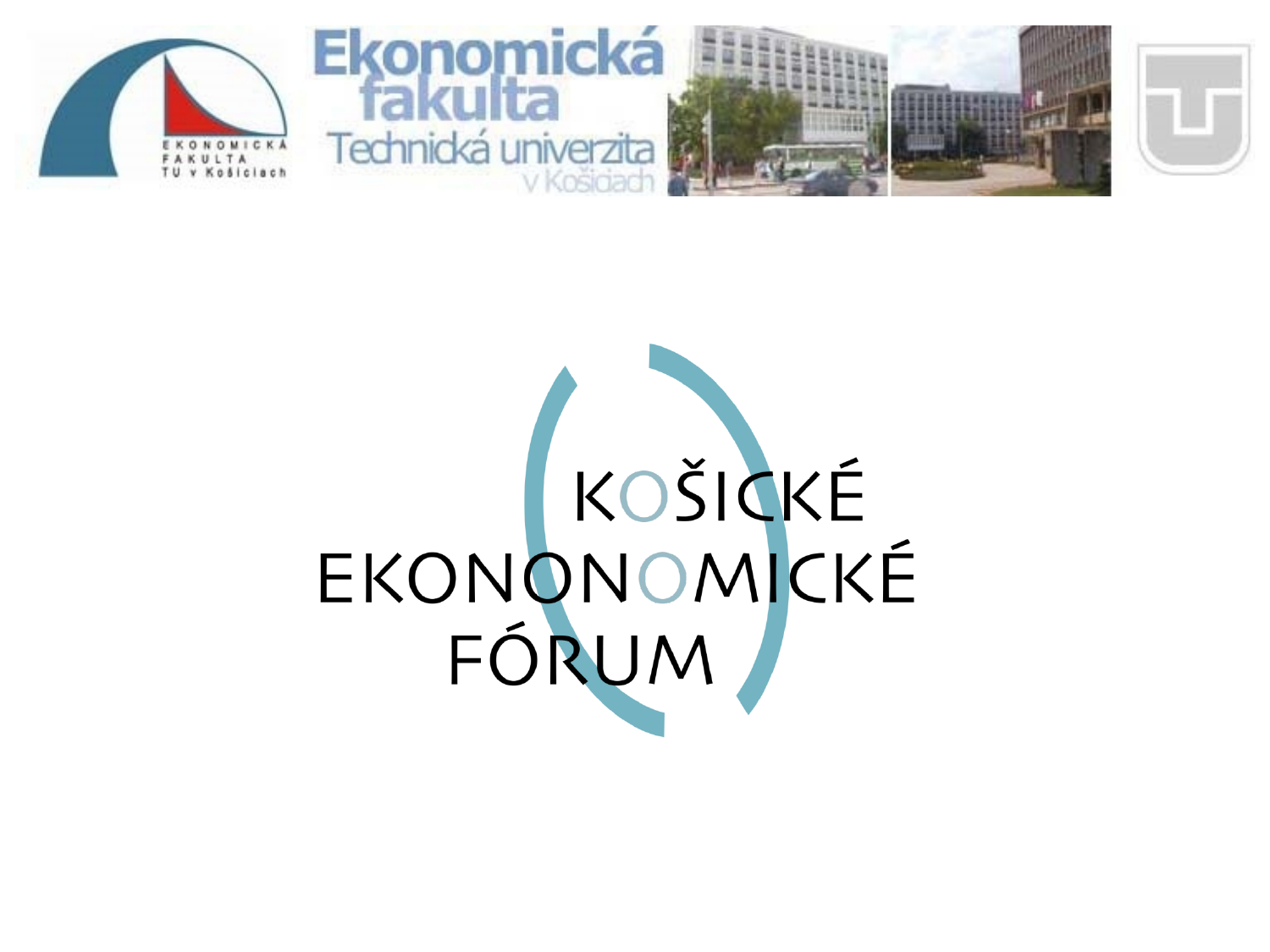





V BRATISLAVE

## What explains Immigrant-Native gaps in European Labour Markets: The role of institutions

Martin Guzi Martin Kahanec Lucia Mýtna Kureková

TU Košice, 14/4/2016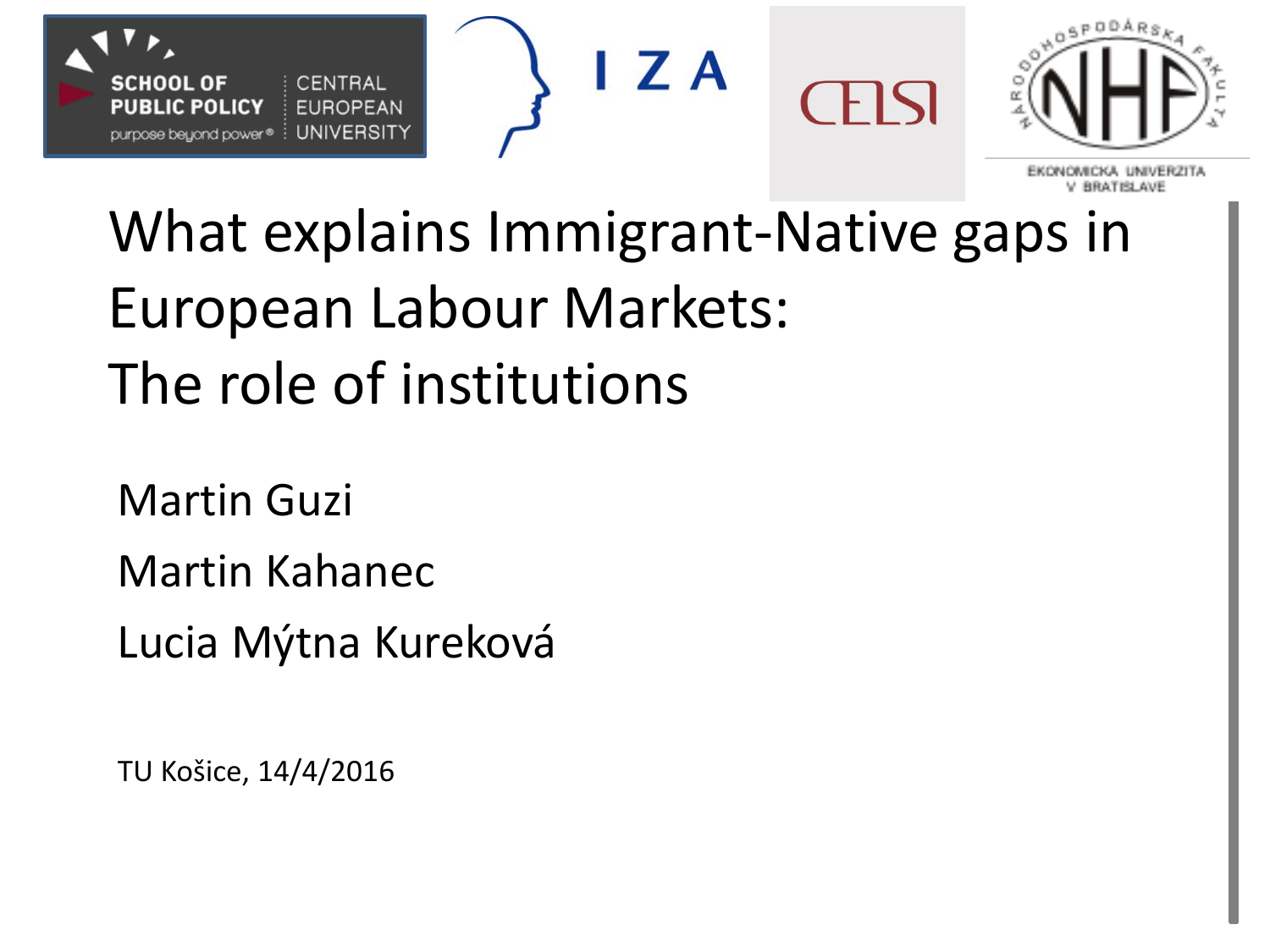#### The demographic background

- **Demographic change presents nearly all EU states with formidable challenges:**
	- Ageing populations
	- Scarcity of skilled labor
	- Dynamic loss in the economy (innovation deficits)
	- Financial risks in social security systems
- **Financial and economic crisis added to the difficulties:**
	- Rising risk aversion
	- Economic decline
	- Negative attitudes toward immigration and new Fortress Europe
- **And the immigration crisis has added xenophobic/nationalistic/racist fuel to the debates**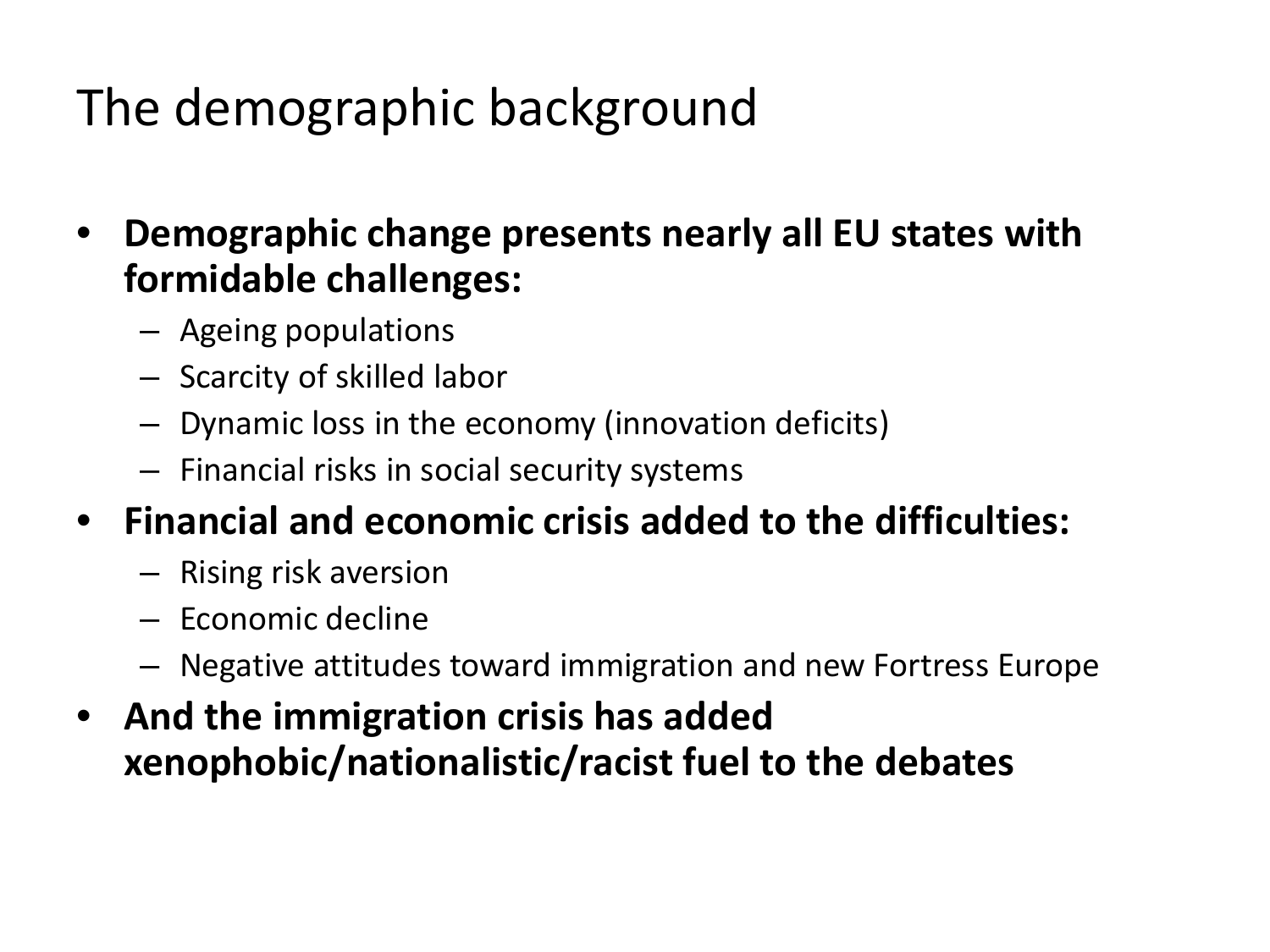#### Skill gaps and demand for migrants in the EU

#### **Mobility and immigration are needed**

- Replacement and newly emerging jobs (both high skilled and low skilled)
- Fill in shortages and skill deficiencies

#### **IZA Expert Survey on High-Skilled Labor Immigration**:

- A survey of 234 labor market experts from Europe;
- 89.0% the EU needs at least as many immigrants as it has now, and 57.7% - the EU needs more or many more immigrants
- Less conviction that the EU needs additional low-skilled immigration (60.7 and 27.3%)
- However, 96.7% the EU needs at least as many high-skilled migrants, and 80.3 % - the EU needs more or many more highskilled migrants The EU needs migrants from outside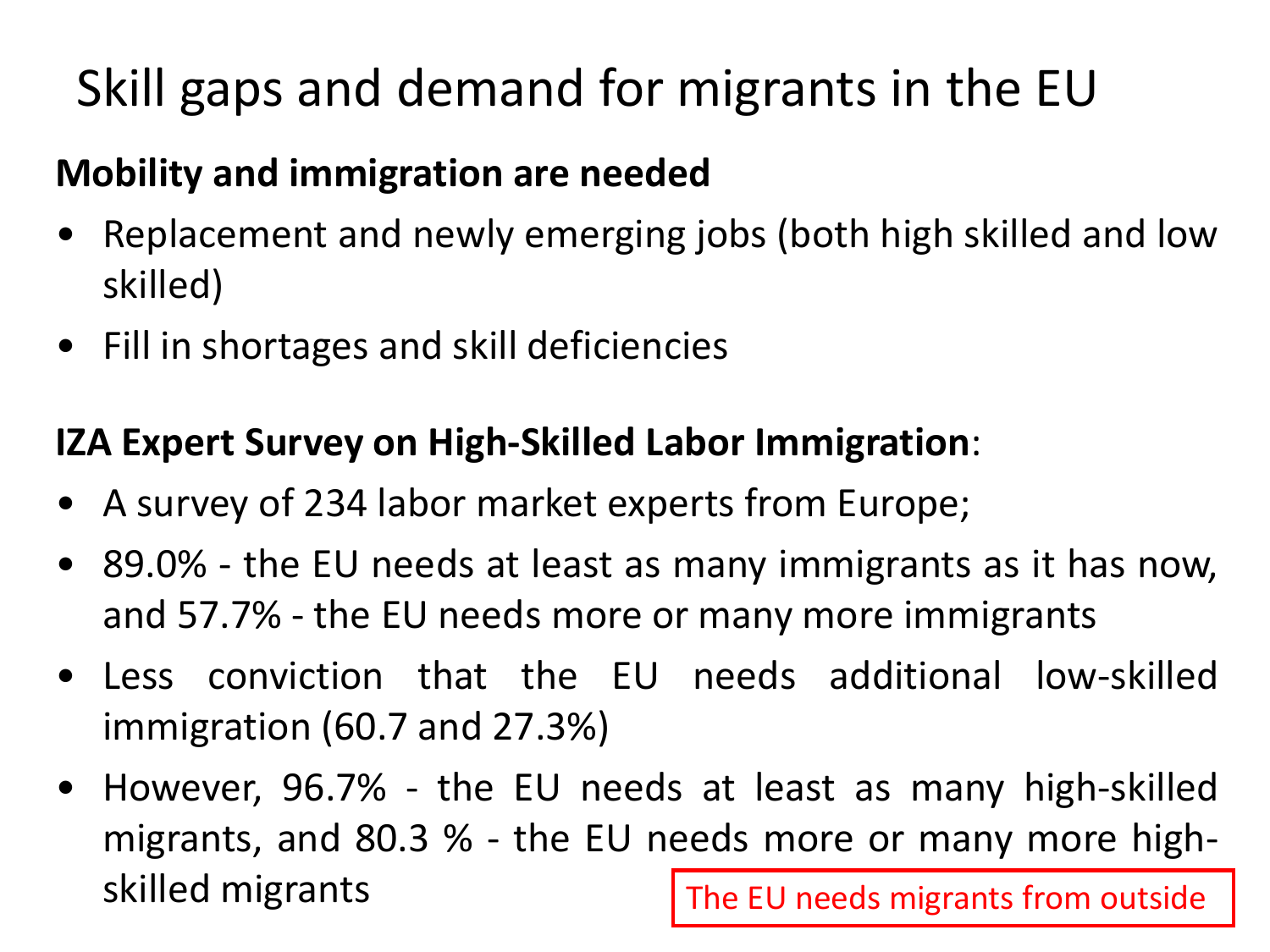#### Gross immigration, non-EU, % population Legal and illegal immigration in the context

**Migration flows to EU27 destination countries from Europe, by European regions of origin, 1990-2010**



Source: Own calculations using collected migration flows and stock database by Pytliková (2012).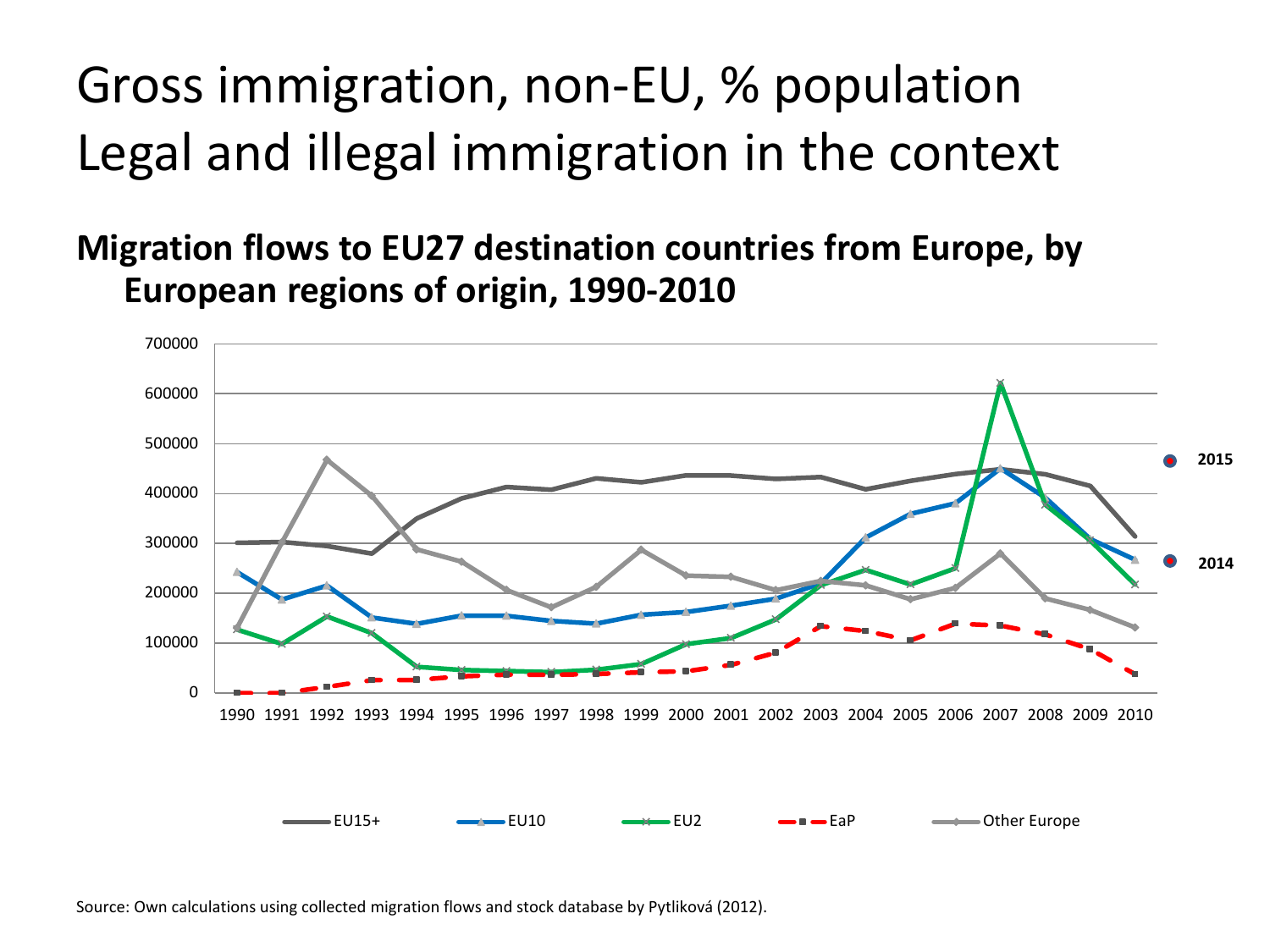#### Unskilled immigrants? No, rather skilled!

c) Percent high-educated EUN immigrants and natives



d) Percent high-educated other immigrants and natives



Non-EU immigrants well-educated, especially in NMSs.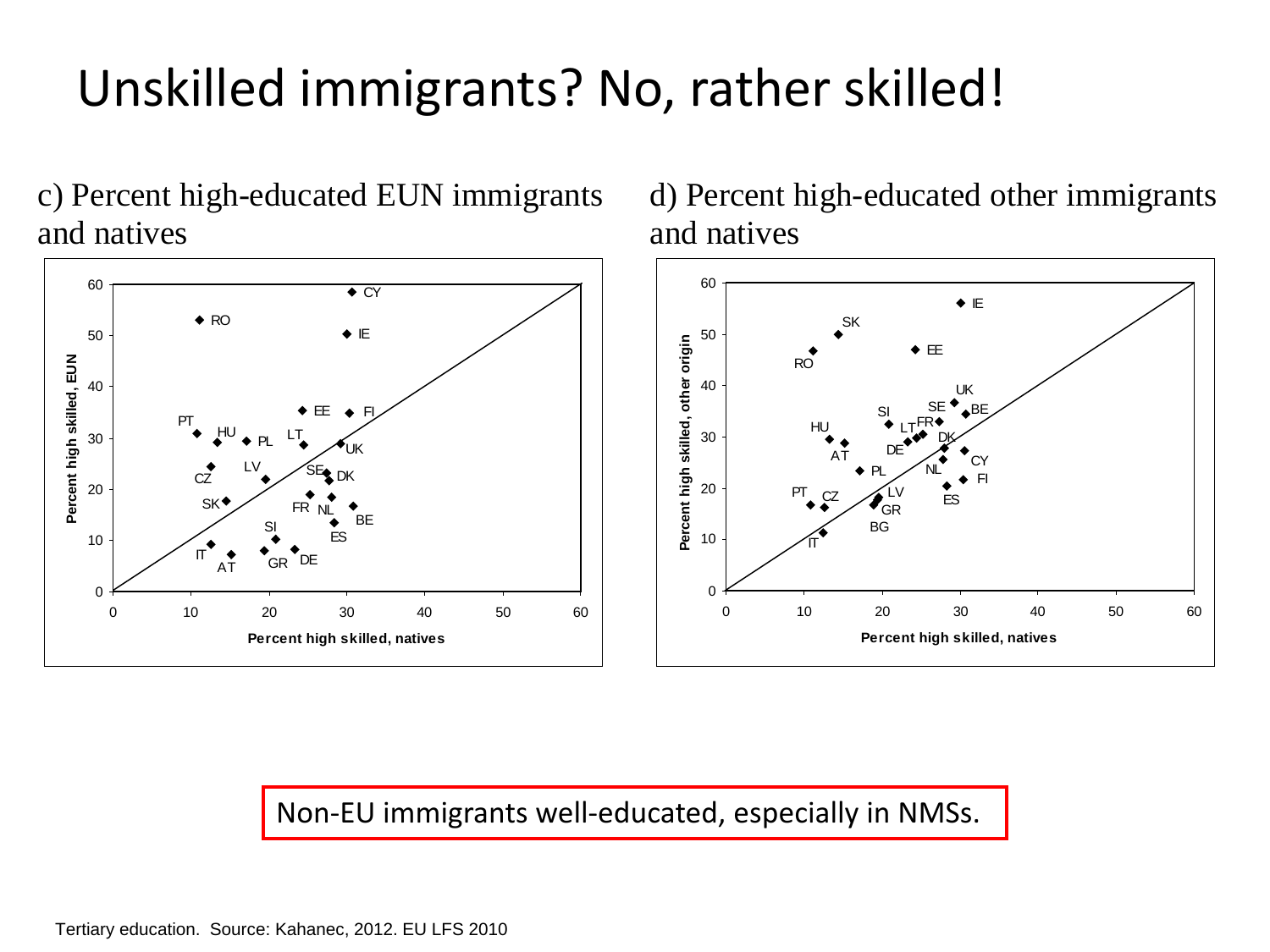### Educated…but brain waste!

c) Percent high-skilled EUN immigrants and natives



#### d) Percent high-skilled other immigrants and natives



Non-EU immigrants more often work in less-skilled occupations (especially ES, IT, AT, DE, SE, NL), except for some NMSs.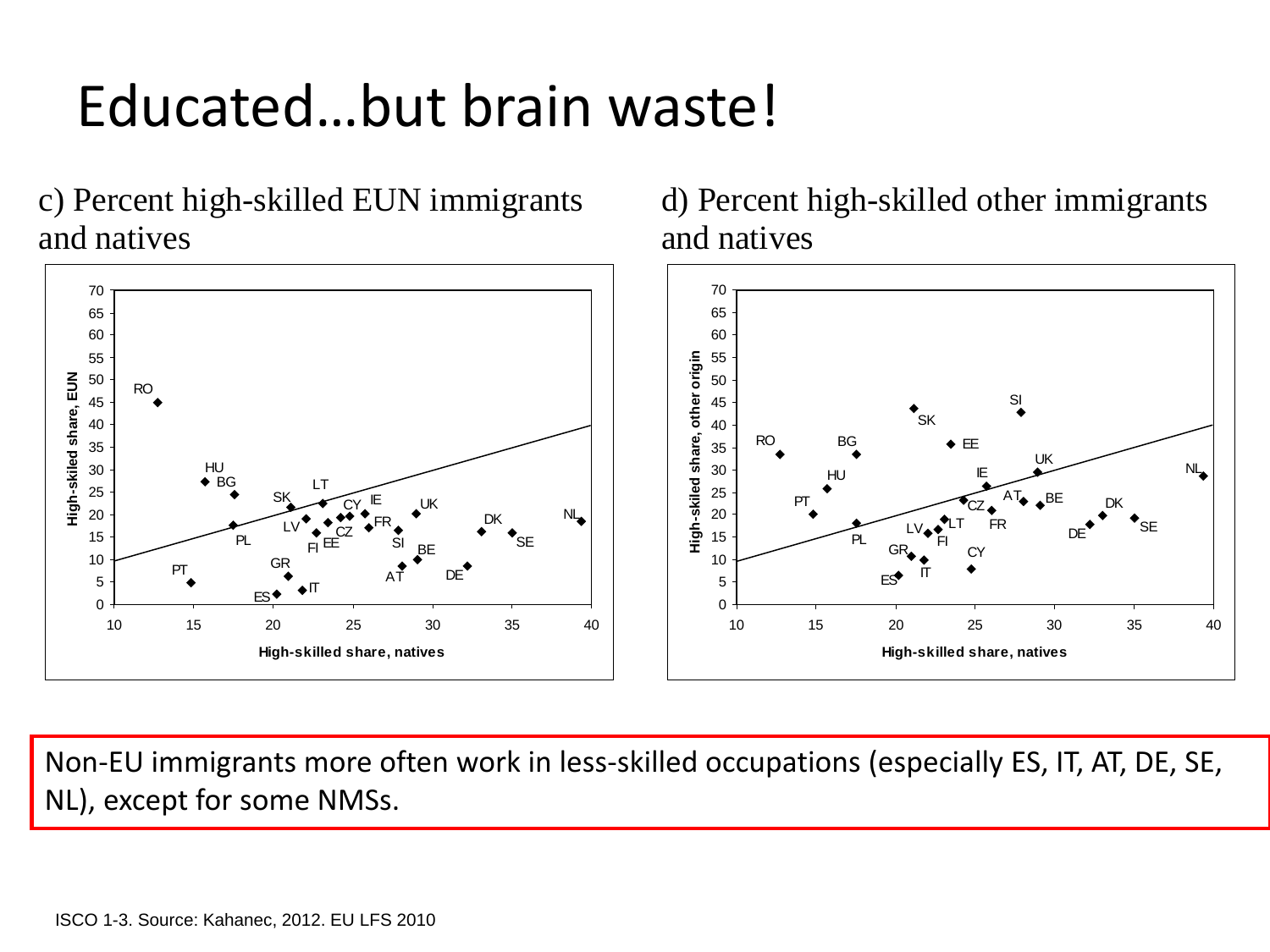## *Motivation*

- "Immigrant surplus" depends on economic potential of immigrants and the efficiency on how they use it in the host country
- Immigrants' social and demographic background only partially explain the existing immigrant-native differences in the labor market (e.g. Cangiano 2012)
- Immigrant-natives gaps arise due to imperfect adjustment and threaten the cohesion of receiving societies.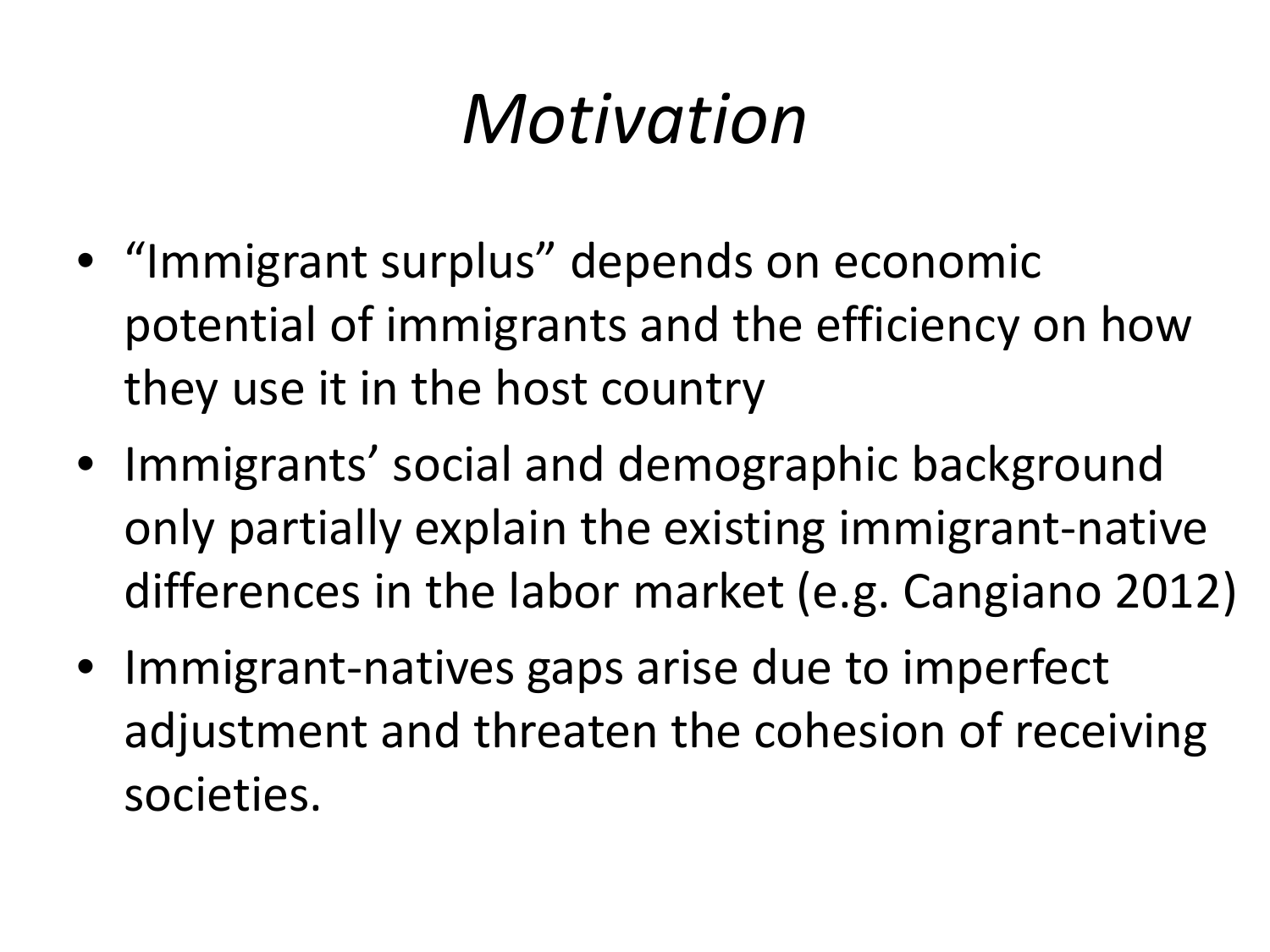## *Immigrant-native LM gaps*

- Gaps in LM outcomes
	- Explainable differences
		- Selection upon entry
		- Human/social/ethnic capital differences
	- **Differences among (observably) equal individuals**
		- **Different behavior/treatment in the LM**

Can we "explain the unexplained"?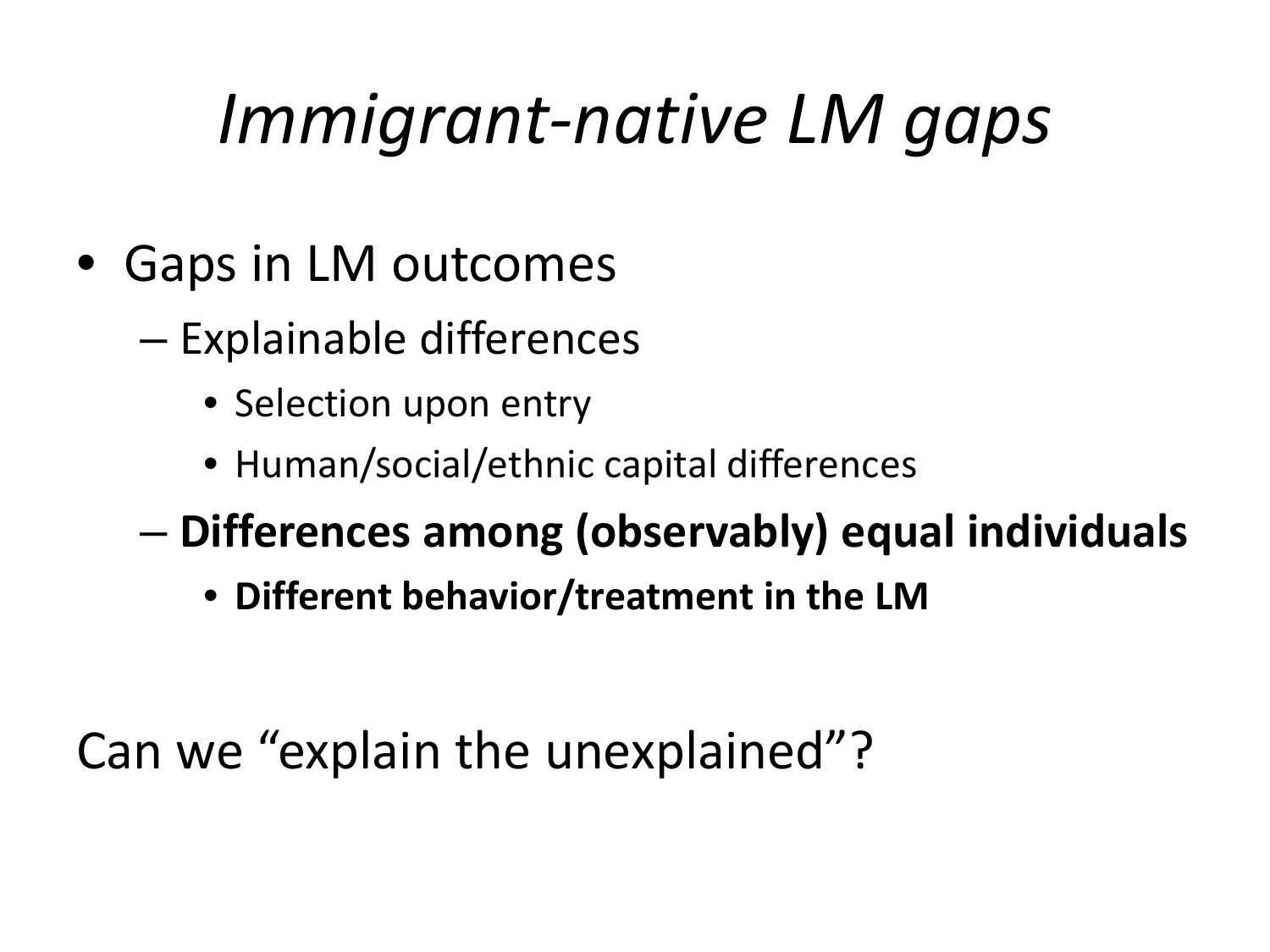## The role of institutions

- Dustmann and Frattini (2012) find that job prospects for recent immigrants are worse in countries with stricter employment protection
- Huber (2015) finds that immigrants have difficulties finding employment in countries with more centralized wage bargaining and stricter regulations.
- Bergh (2015) finds collective bargaining to have a robust impact on labor market gaps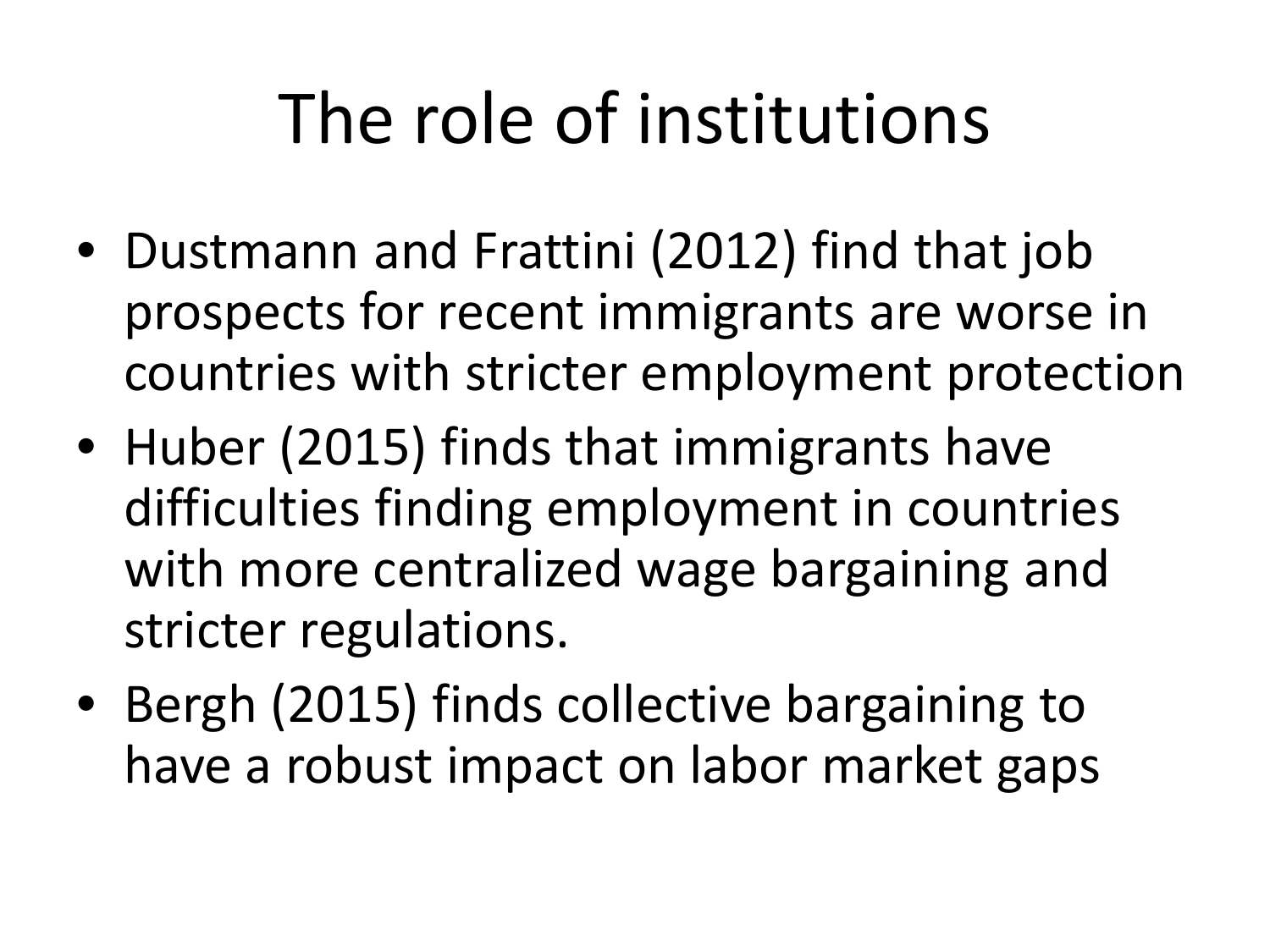# This paper

VoC framework covers a range of institutional areas that influence the working and living environment of immigrants and natives.

- 1. Labor market regulation regime
- 2. Skill regime
- 3. Welfare state regime
- 4. Production regime

These contextual variables may explain some gaps We look at different outcomes to evaluate chances of getting a job but also the quality of the jobs of immigrants.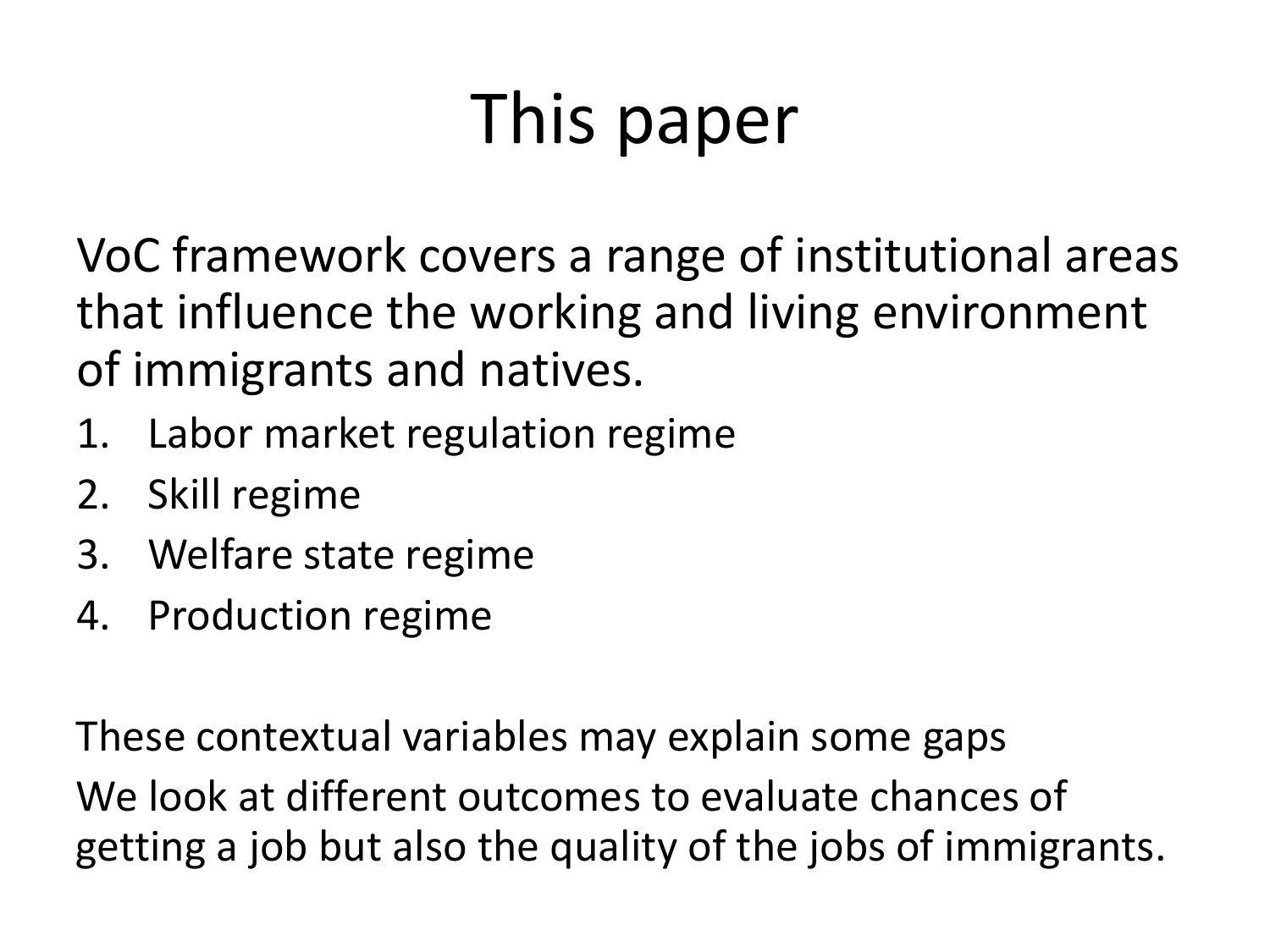## 1. Labor market regulation regime

- Stronger unionization may ensure equal employment conditions for immigrants; in case of non-inclusive trade unions, immigrants are pushed to secondary market
- less rigid labor market (EPL) may have positive effects on employment of immigrants but at the cost of temporary or low-skilled employment
- Regulation through collective agreements similar effects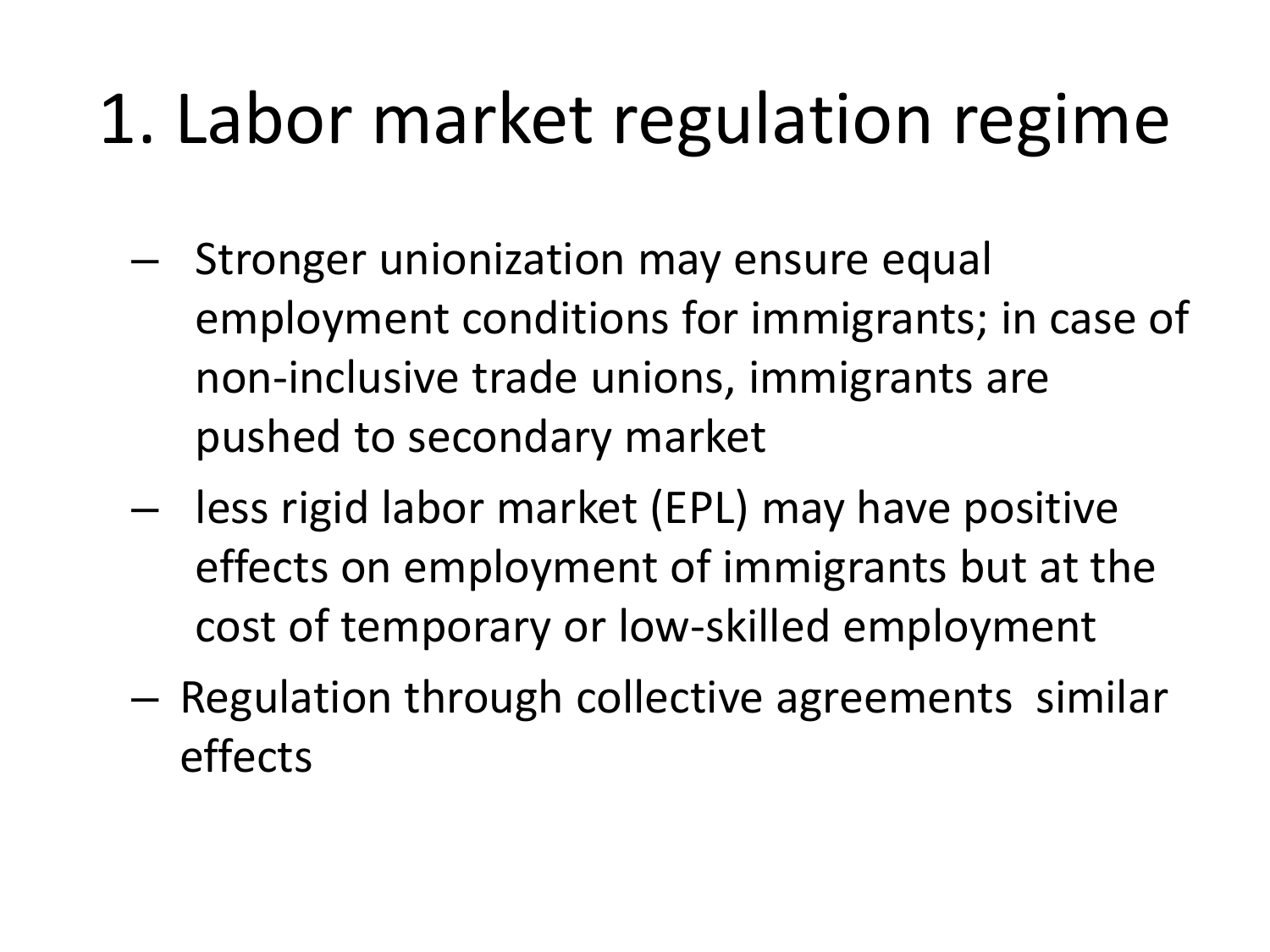## Indicators of social dialogue in Europe

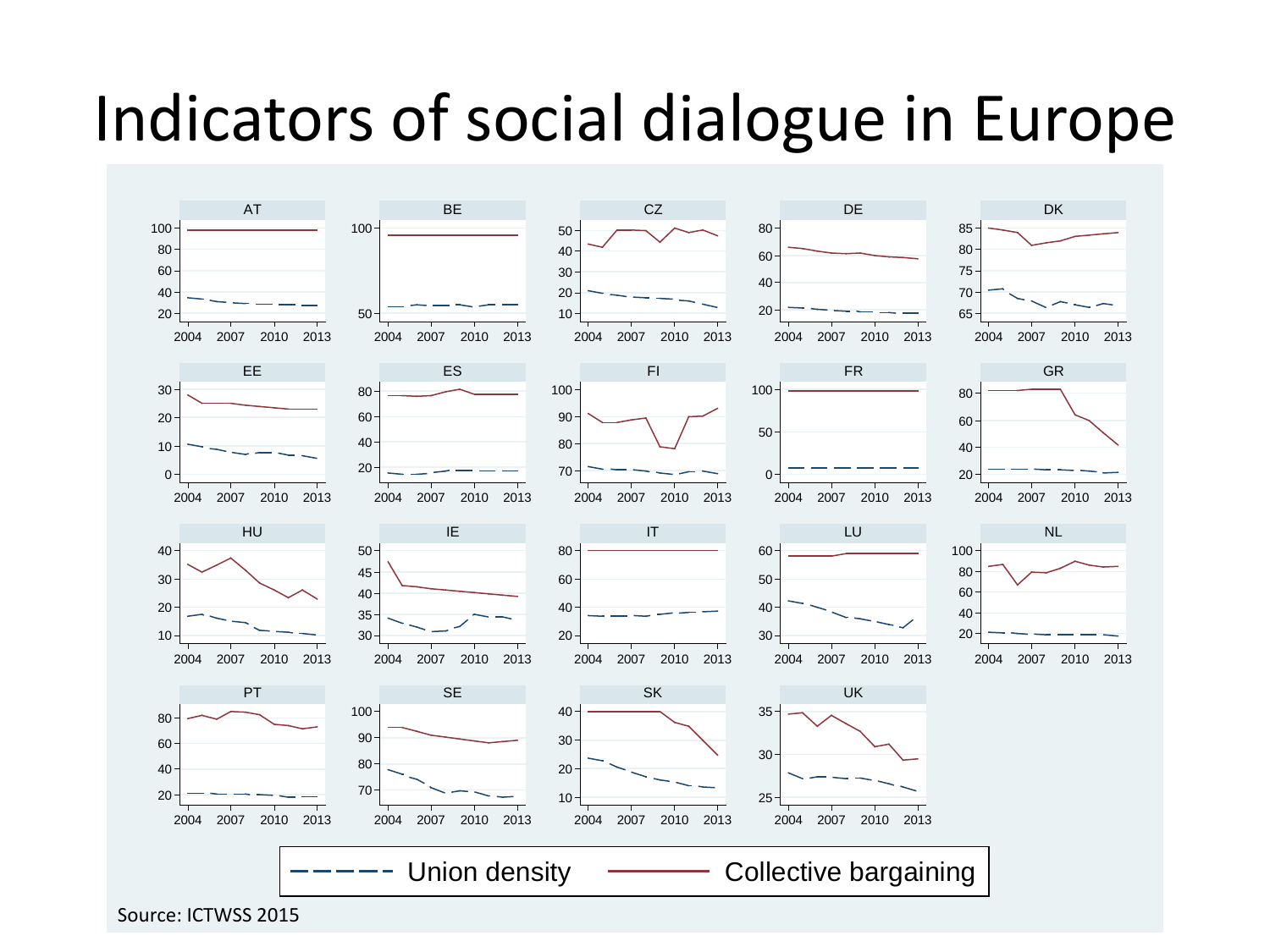# 2. Skill regime

- Skill regime affects the nature of labor supply and competition in the labor market
- general skills regimes put less emphasis on skill certification that is supportive of immigrant integration
- specific skills are provided within companies (dual education) and are less transferable
- skills regimes are distinguished by the share of students enrolled in vocational secondary education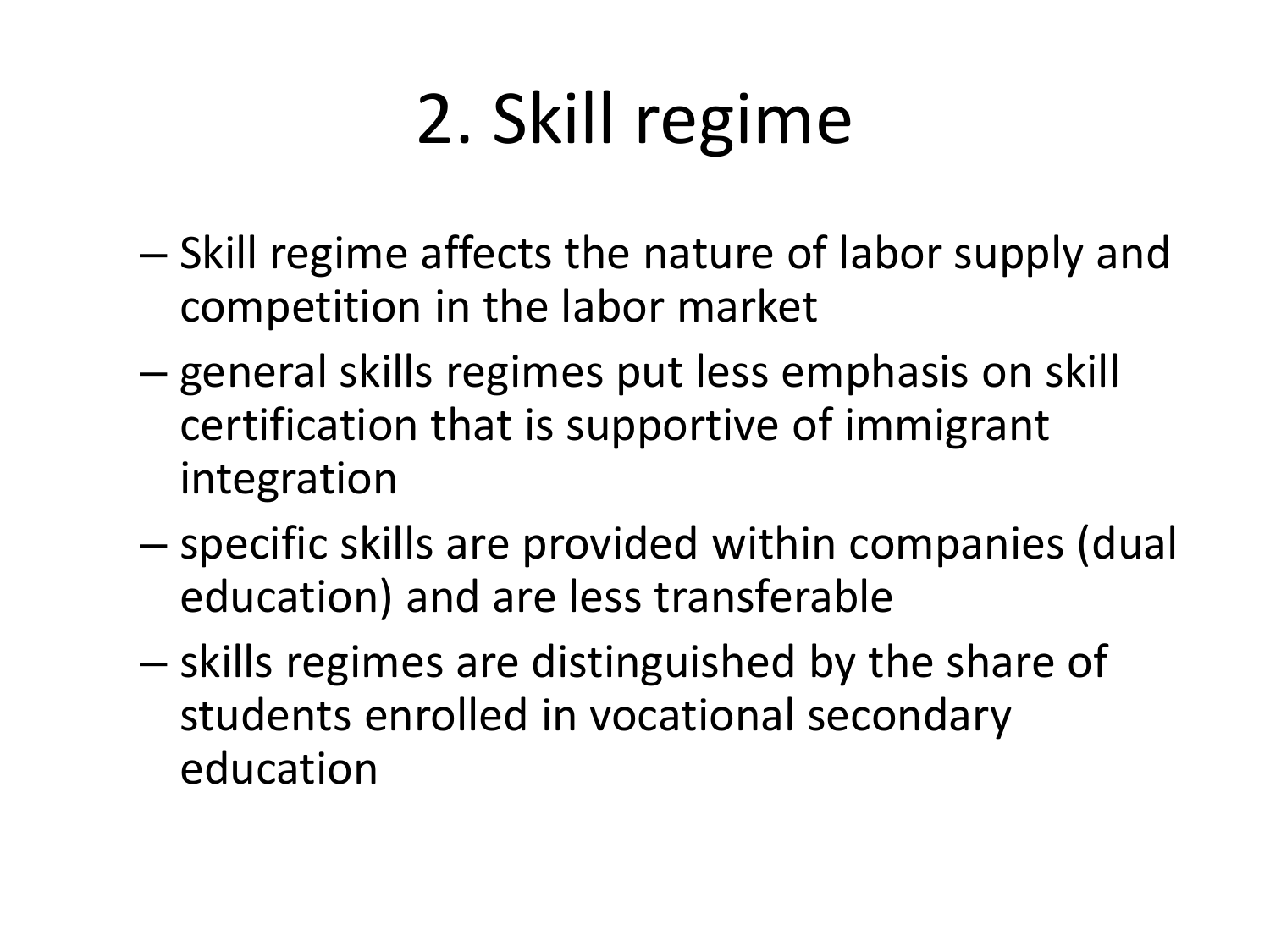## 3. Welfare state regime

- Access to welfare is highly regulated
- Generous welfare regimes give advantage to natives but targeted welfare policy help disadvantaged groups and also immigrants
- Active labor market policies may increase labor market prospects of immigrants (e.g. Heinesen et al 2011; Clausen et al. 2009)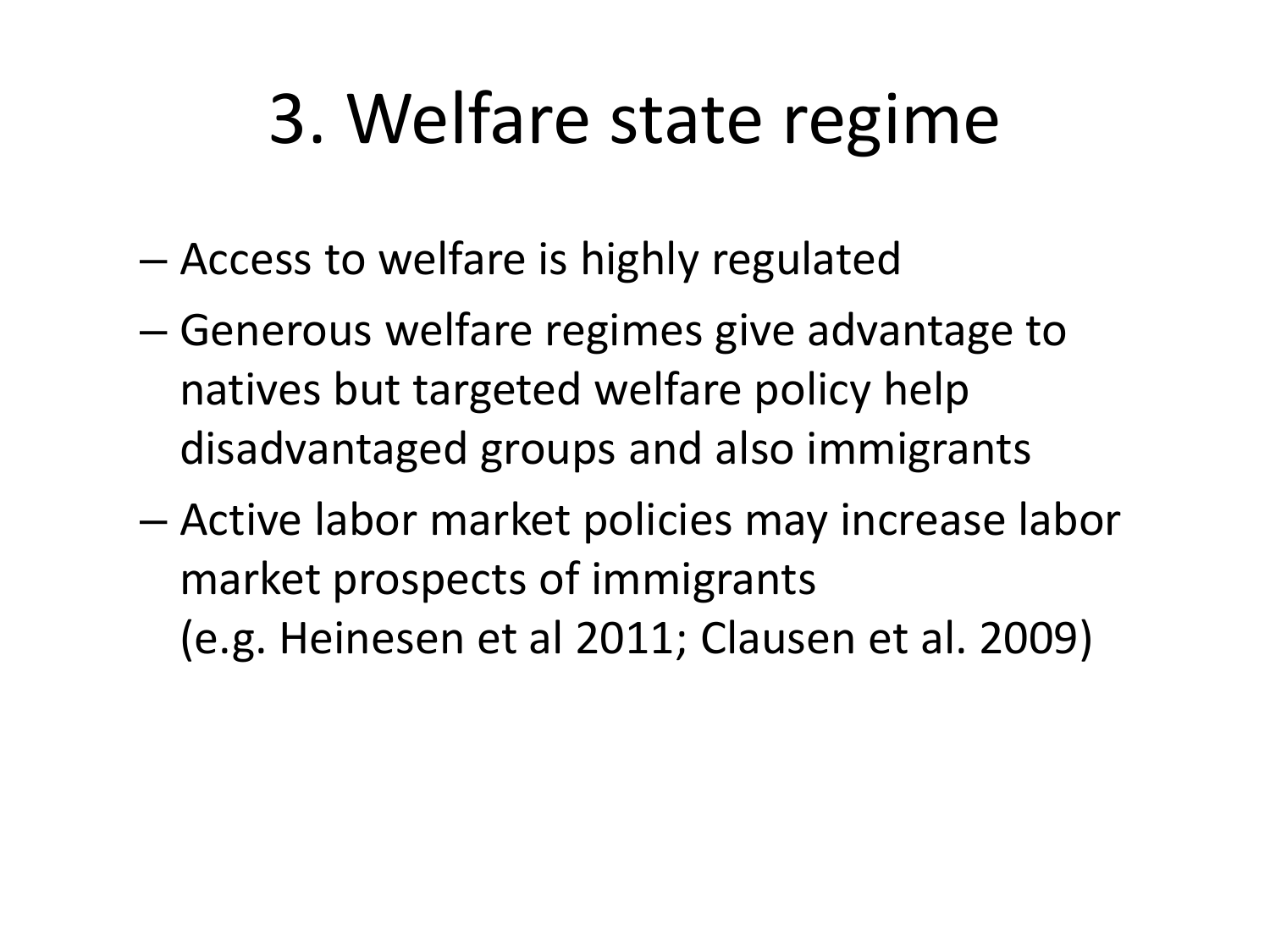# 4. Production regime

- Structure of the economy determines the supply and demand conditions and hence affects the demanded profile of immigrants
- The higher share of services and agriculture may provide more employment (but low-skilled, temporary?) opportunities for immigrants relative to natives.
- More open economies may provide more favorable conditions to immigrant employment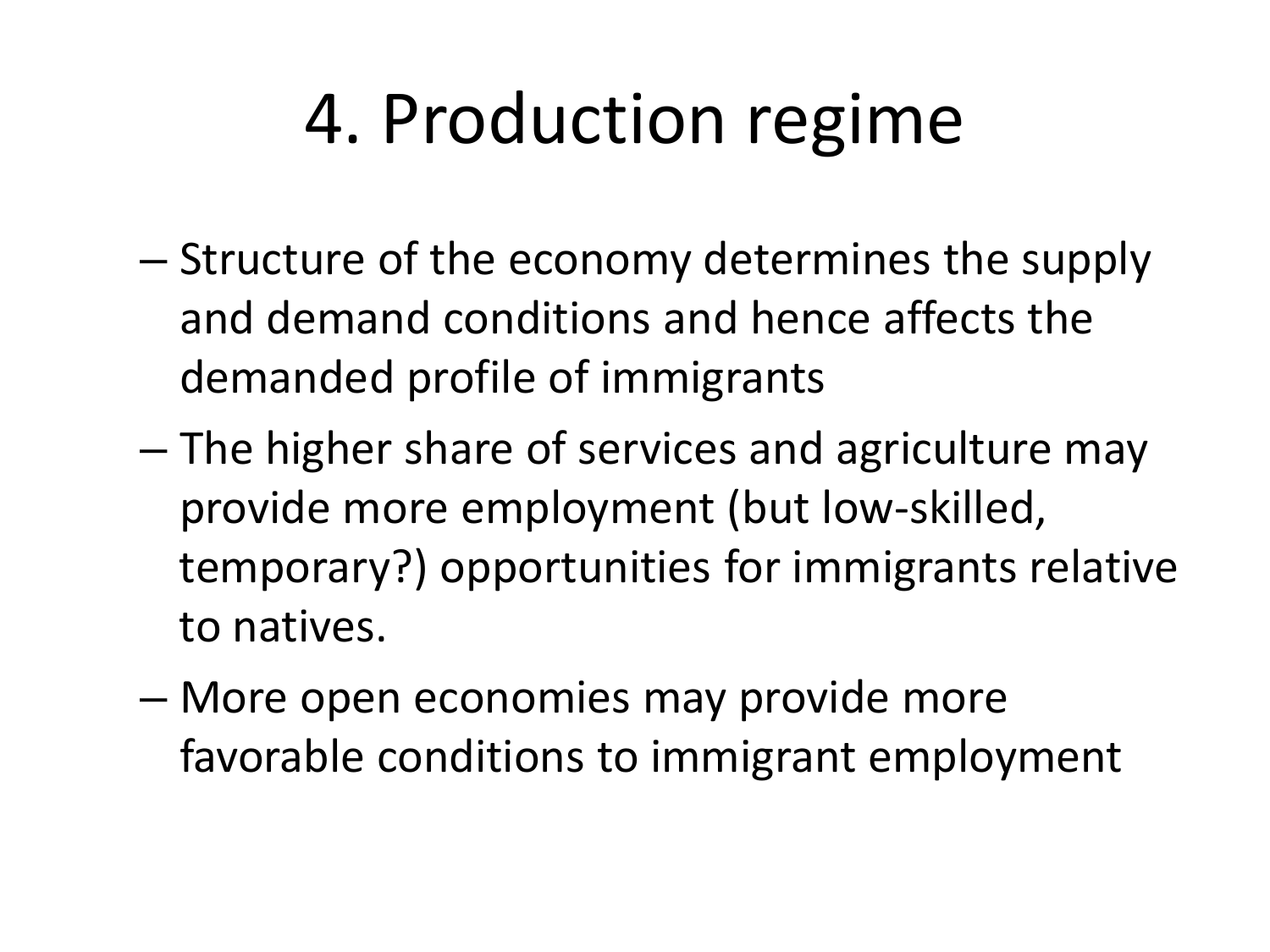## Other factors

- the composition of immigrant population in the receiving countries
- Current inflows of immigrants relative to native population
- GDP pc, unemployment rate controls for business cycle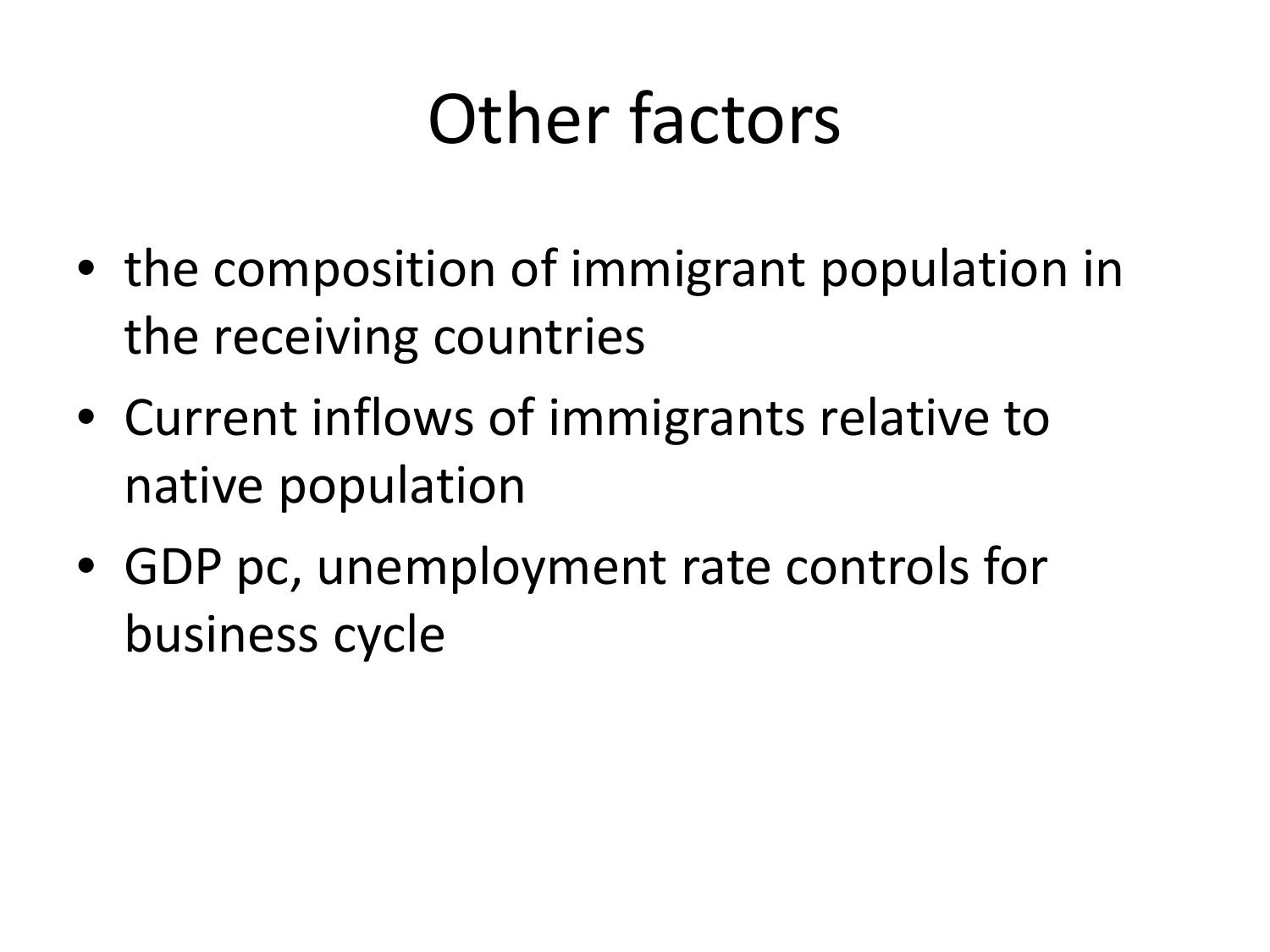#### Stats: Institutional and structural variables

|                                       | min   | max    | mean  | sd    |
|---------------------------------------|-------|--------|-------|-------|
| Union density                         | 5.65  | 77.71  | 30.04 | 19.41 |
| Collective bargaining coverage        | 14.49 | 100.00 | 65.58 | 26.46 |
| EPL - regular contract                | 1.03  | 4.42   | 2.39  | 0.63  |
| EPL - temporary contract              | 0.38  | 3.75   | 1.76  | 0.91  |
| % GDP in agriculture                  | 0.29  | 6.05   | 2.20  | 1.15  |
| % GDP in manufacturing                | 12.13 | 39.03  | 27.12 | 5.78  |
| % GDP in service                      | 57.08 | 87.53  | 70.68 | 6.36  |
| Export as % of GDP                    | 19.30 | 181.80 | 59.63 | 33.41 |
| The share of VET                      | 0.01  | 0.52   | 0.28  | 0.10  |
| OECD active labor market policy % GDP | 0.05  | 1.96   | 0.64  | 0.38  |
| OECD social public expenditure % GDP  | 12.70 | 32.00  | 23.62 | 4.18  |
| <b>Migration rate from EU-15</b>      | 0.01  | 0.84   | 0.23  | 0.18  |
| <b>Migration rate from EU-12</b>      | 0.02  | 0.83   | 0.20  | 0.23  |
| Migration rate from other Europe      | 0.01  | 0.92   | 0.23  | 0.22  |
| <b>Migration rate from Africa</b>     | 0.00  | 0.54   | 0.17  | 0.14  |
| <b>Migration rate from Asia</b>       | 0.00  | 0.29   | 0.08  | 0.07  |
| Inflow of immigrants, per 1000        | 0.46  | 37.33  | 7.71  | 7.36  |
| Per-capita GDP                        | 18292 | 97410  | 37276 | 14578 |
| Unemployment rate                     | 2.80  | 26.30  | 8.44  | 4.02  |

Source: ICTWSS, OECD, Eurostat, Unesco, World Bank (2004-2013, 19 countries)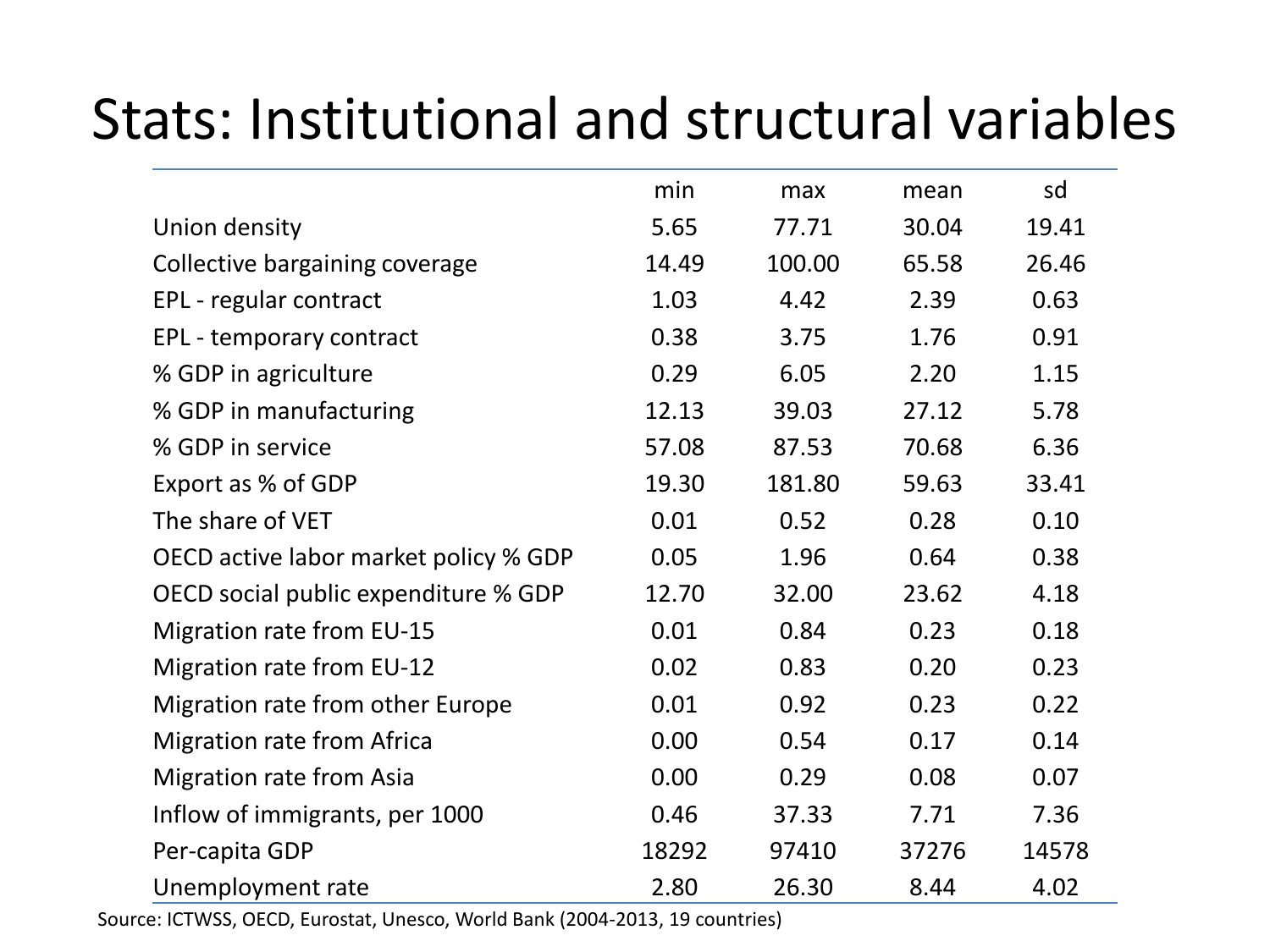## Methodology

*1st Stage*

Outcome equation for natives The same for for immigrants Oaxaca-Blinder-Yun decomposition

 $\rightarrow$  Panel of unexplained gaps

*2nd Stage*

Explain the unexplained gaps in a FE model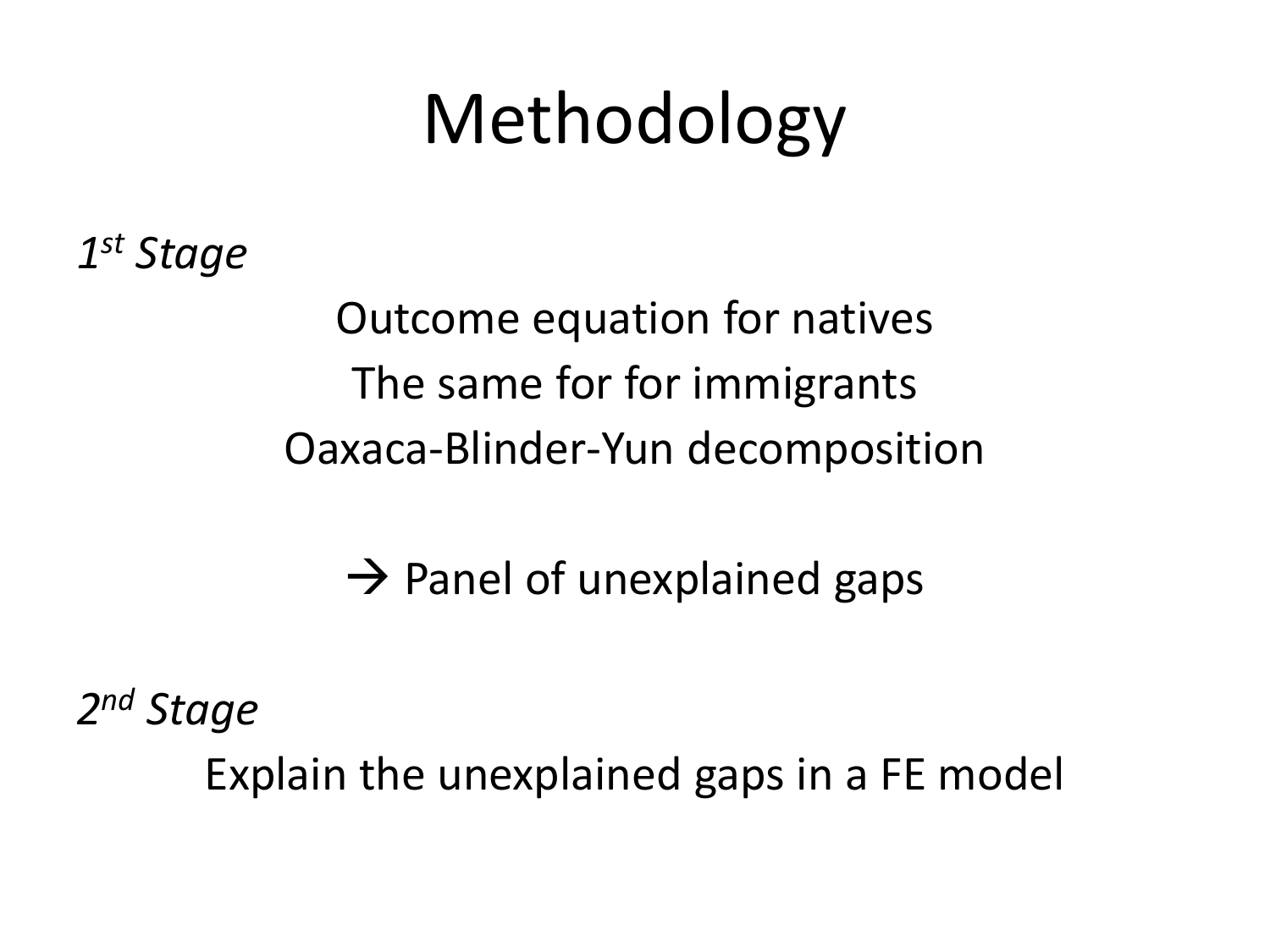## Databases

- EU-LFS 2004-2013 (19 countries)
- Demographic variables: education, gender, age and geographic distribution.
- Immigrants distinguished by origin and years since arrival
- Four labor market outcomes:
	- Labor market participation
	- Unemployment status
	- Low-skill employment (ISCO-9 jobs)
	- Temporary contract
- ICTWSS, OECD, Eurostat, Unesco, World Bank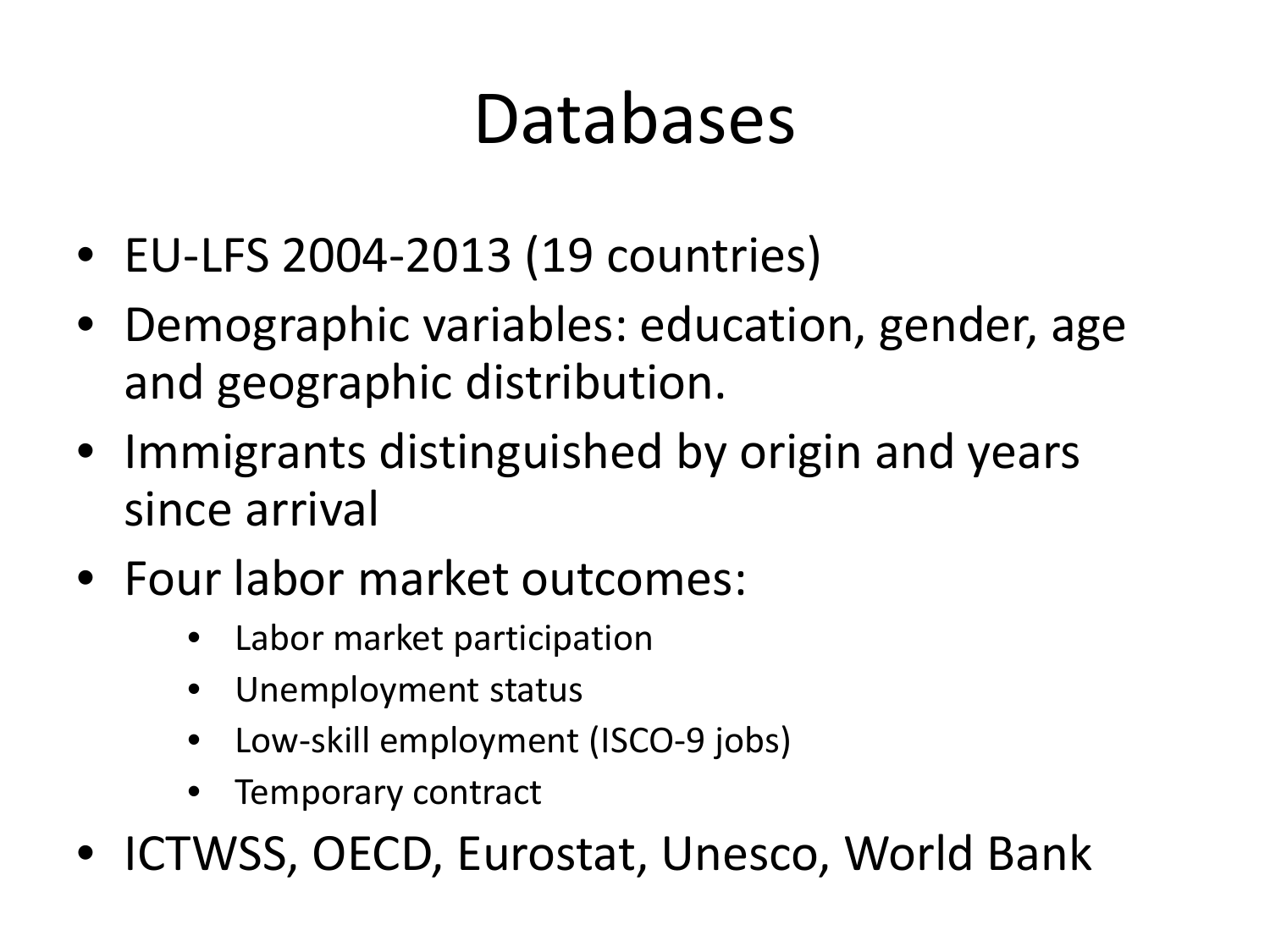## Labor market outcomes

|                                   | <b>Natives</b> | <b>Migrants</b><br>all | <b>Migrants</b><br><b>EU-15</b> | <b>Migrants</b><br><b>NMS</b> | <b>Migrants</b><br>other<br>Europe | <b>Migrants</b><br>Africa | <b>Migrants</b><br>Asia |
|-----------------------------------|----------------|------------------------|---------------------------------|-------------------------------|------------------------------------|---------------------------|-------------------------|
| Participation rate                | 0.71           | 0.72                   | 0.73                            | 0.77                          | 0.69                               | 0.67                      | 0.68                    |
| Unemployment rate                 | 0.08           | 0.14                   | 0.08                            | 0.13                          | 0.15                               | 0.20                      | 0.10                    |
| Low-skill jobs                    | 0.09           | 0.19                   | 0.10                            | 0.24                          | 0.27                               | 0.21                      | 0.18                    |
| Temporary contract                | 0.14           | 0.19                   | 0.12                            | 0.19                          | 0.17                               | 0.21                      | 0.16                    |
|                                   |                |                        |                                 |                               |                                    |                           |                         |
| % of gap that remains unexplained |                |                        |                                 |                               |                                    |                           |                         |
| Participation rate                |                | 33                     | 56                              | 29                            | 56                                 | 63                        | 65                      |
| Unemployment rate                 |                | 89                     | 94                              | 95                            | 92                                 | 80                        | 72                      |
| Low-skill jobs                    |                | 89                     | 73                              | 87                            | 99                                 | 96                        | 71                      |
| Temporary contract                |                | 98                     | 77                              | 82                            | 89                                 | 87                        | 61                      |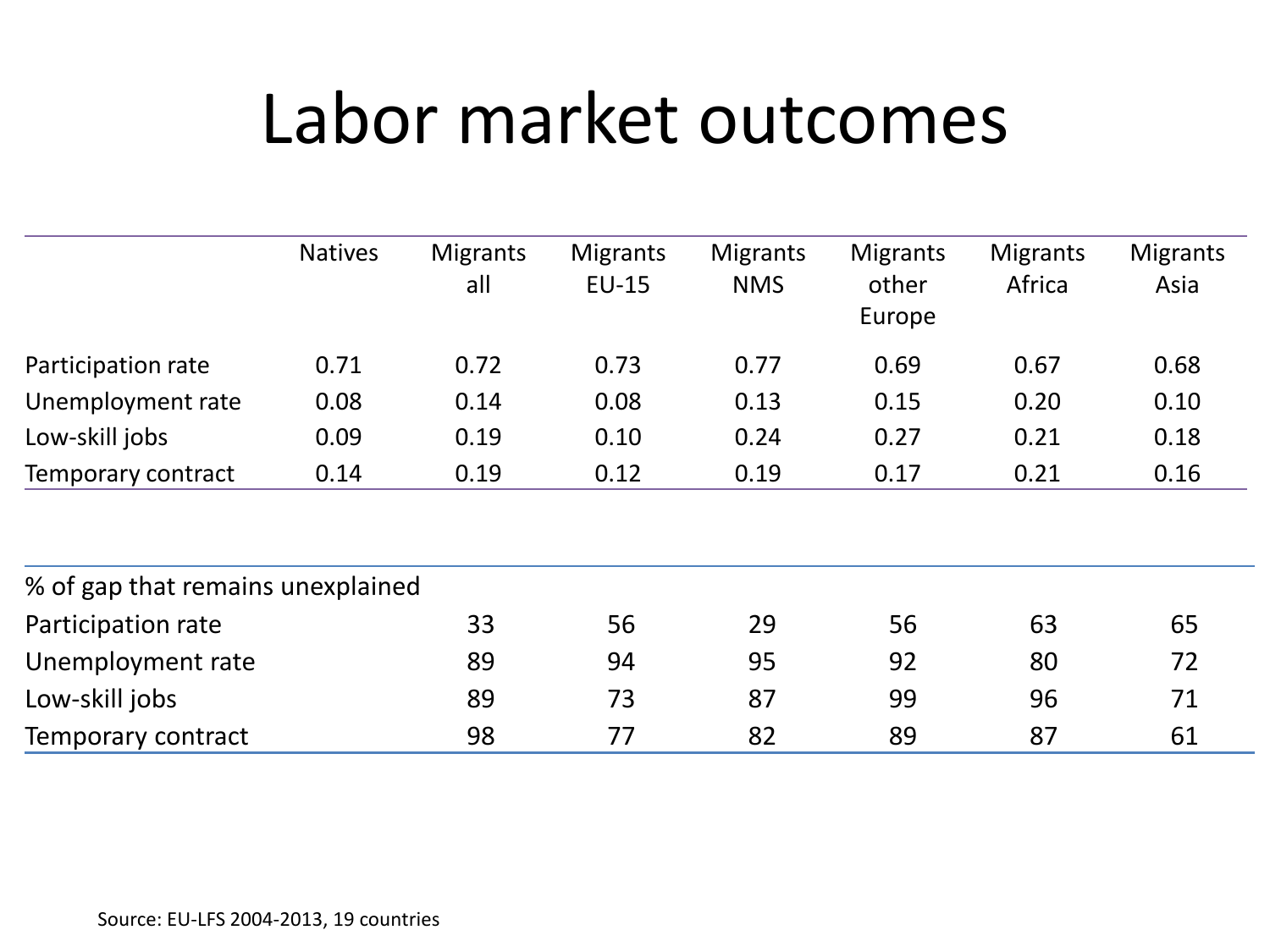## Findings from the first stage

- A smaller part of the immigrant–native gap defining the quality of employment is explained by workers' characteristics, and the larger part is due to other factors.
- These outcomes may point at various omitted variables, such as discrimination, differences in preferences, behavior (eg strategic behavior on the part of migrant workers or their employers aimed at reducing the costs of labor), or other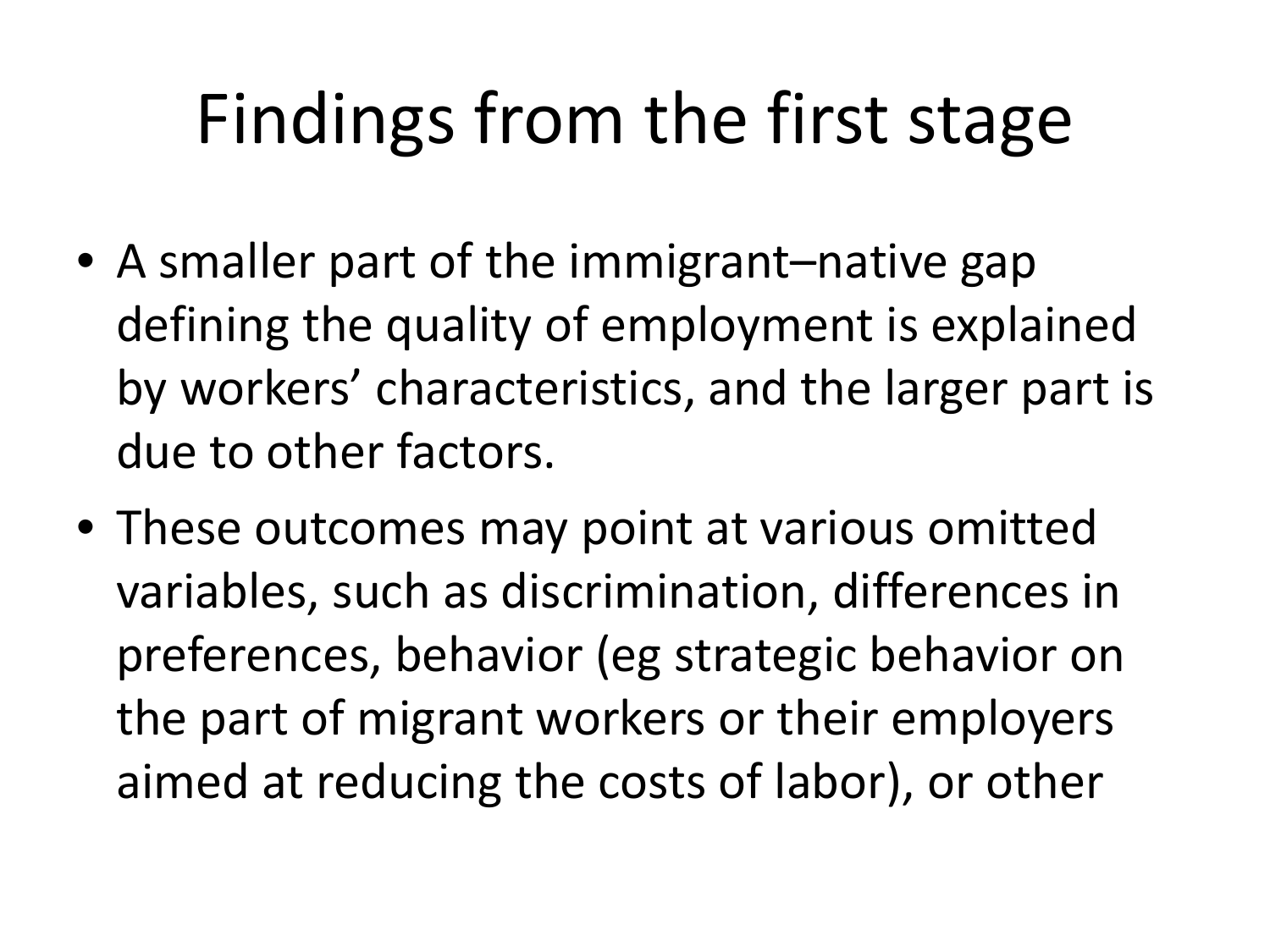| Employment |                                       | <b>Baseline</b> | $EU-15$      | EU-NMS       | Europe      | Africa       | Asia      | <b>YSM 1-5</b> | YSM 6-10      | YSM 10+   |
|------------|---------------------------------------|-----------------|--------------|--------------|-------------|--------------|-----------|----------------|---------------|-----------|
|            |                                       | (1)             | (2)          | (3)          | (4)         | (5)          | (6)       | (7)            | (8)           | (9)       |
|            | <b>Union density</b>                  | $-0.0009$       | 0.0027       | 0.0006       | $-0.0032$   | $-0.0068$ ** | $-0.0025$ | 0.0097         | $-0.0003$     | $-0.0007$ |
|            |                                       | (0.001)         | (0.003)      | (0.002)      | (0.003)     | (0.003)      | (0.004)   | (0.007)        | (0.003)       | (0.002)   |
|            | <b>Collective bargaining coverage</b> | 0.0001          | 0.0003       | $-0.0017$ ** | $-0.0002$   | 0.0011       | $-0.0015$ | $-0.0042$ *    | $-0.0002$     | 0.0004    |
|            |                                       | (0.000)         | (0.001)      | (0.001)      | (0.001)     | (0.001)      | (0.002)   | (0.002)        | (0.001)       | (0.001)   |
|            | EPL - regular contract                | $-0.0009$       | $-0.0477$    | $0.0576$ **  | $-0.0339$   | $-0.028$     | $-0.0835$ | $0.1175$ *     | $0.051$ *     | 0.0003    |
|            |                                       | (0.008)         | (0.042)      | (0.025)      | (0.035)     | (0.027)      | (0.055)   | (0.069)        | (0.026)       | (0.011)   |
|            | EPL - temporary contract              | 0.0121          | $-0.1009$ ** | $-0.0265$    | $-0.0201$   | 0.0089       | 0.0222    | $0.247$ ***    | $-0.1217$ *** | $-0.0026$ |
|            |                                       | (0.012)         | (0.039)      | (0.025)      | (0.042)     | (0.023)      | (0.048)   | (0.051)        | (0.041)       | (0.009)   |
|            | The share of VET                      | $-0.0097$       | $-0.0493$    | 0.0078       | $-0.2512**$ | 0.0138       | $-0.0221$ | 0.0941         | $-0.0269$     | 0.0285    |
|            |                                       | (0.032)         | (0.076)      | (0.071)      | (0.115)     | (0.053)      | (0.118)   | (0.116)        | (0.072)       | (0.026)   |
|            | <b>Export as % of GDP</b>             | 0.0003          | 0.0003       | $-0.0004$    | $-0.0014$   | $-0.002$ *   | 0.0003    | $-0.004$ *     | 0.0005        | $-0.0002$ |
|            |                                       | (0.000)         | (0.001)      | (0.001)      | (0.001)     | (0.001)      | (0.001)   | (0.002)        | (0.001)       | (0.000)   |
|            | % GDP in agriculture                  | 0.0018          | $-0.0022$    | $-0.0195$    | 0.0053      | $-0.0074$    | 0.0301    | $-0.0315$      | 0.0011        | $-0.0054$ |
|            |                                       | (0.004)         | (0.017)      | (0.012)      | (0.013)     | (0.015)      | (0.027)   | (0.055)        | (0.020)       | (0.011)   |
|            | % GDP in manufacturing                | $-0.0015$       | $-0.001$     | 0.0003       | 0.0057      | $0.0119$ *** | $-0.0016$ | 0.0125         | 0.0006        | $-0.0002$ |
|            |                                       | (0.001)         | (0.005)      | (0.004)      | (0.006)     | (0.004)      | (0.006)   | (0.009)        | (0.005)       | (0.002)   |
|            | <b>OECD ALMP % GDP</b>                | $-0.0107$       | 0.0071       | 0.0087       | $-0.0187$   | $-0.0037$    | $-0.0061$ | 0.0701         | 0.0406        | 0.012     |
|            |                                       | (0.010)         | (0.034)      | (0.026)      | (0.028)     | (0.020)      | (0.028)   | (0.047)        | (0.027)       | (0.012)   |
|            | <b>OECD SOEX % GDP</b>                | 0.0019          | $-0.0047$    | $-0.0015$    | 0.0032      | 0.0072       | 0.0032    | $0.0244$ **    | 0.0056        | $-0.0023$ |
|            |                                       | (0.002)         | (0.007)      | (0.004)      | (0.005)     | (0.005)      | (0.008)   | (0.011)        | (0.005)       | (0.003)   |
|            | Migration rate from EU-15             | 0.0575          | $-0.1631$    | 0.2188       | $-0.5372$   | $-0.6063$ ** | $-0.0113$ | 0.2466         | $-0.4138$     | $-0.0933$ |
|            |                                       | (0.155)         | (0.372)      | (0.262)      | (0.477)     | (0.306)      | (0.499)   | (1.145)        | (0.505)       | (0.304)   |
|            | Migration rate from EU-12             | $-0.2184$ *     | 0.1704       | $0.4446$ **  | 0.1154      | $-0.5361$ ** | 0.4958    | $-0.2369$      | $-0.2952$     | 0.0526    |
|            |                                       | (0.116)         | (0.321)      | (0.218)      | (0.267)     | (0.268)      | (0.437)   | (0.576)        | (0.357)       | (0.194)   |
|            | Migration rate from other Europe      | $-0.3169$ **    | $-0.0489$    | $0.6838$ **  | 0.558       | $-0.0644$    | 0.4163    | 0.2329         | $-0.5029$     | 0.3551    |
|            |                                       | (0.146)         | (0.403)      | (0.273)      | (0.431)     | (0.327)      | (0.584)   | (1.008)        | (0.421)       | (0.255)   |
|            | Migration rate from Africa            | $-0.1319$       | 0.0478       | $0.5556$ **  | 0.1551      | 0.0067       | 0.3551    | $-0.0622$      | $-0.6174$     | $-0.0162$ |
|            |                                       | (0.146)         | (0.308)      | (0.254)      | (0.375)     | (0.270)      | (0.614)   | (1.265)        | (0.543)       | (0.313)   |
|            | Migration rate from Asia              | $-0.1557$       | $-0.0283$    | 0.482        | 0.1434      | $-0.0833$    | $-0.0784$ | $-1.0395$      | $-0.5099$     | $-0.0768$ |
|            |                                       | (0.153)         | (0.434)      | (0.324)      | (0.391)     | (0.333)      | (0.554)   | (1.238)        | (0.397)       | (0.241)   |
|            | Inflow of immigrants, per 1000        | $-0.0005$       | $-0.0028$    | $0.0027$ *   | $-0.002$    | $-0.0013$    | $-0.0006$ | $0.0073$ *     | $-0.0035$ *   | $-0.0007$ |
|            |                                       | (0.001)         | (0.002)      | (0.001)      | (0.002)     | (0.002)      | (0.002)   | (0.004)        | (0.002)       | (0.001)   |
|            | Per-capita GDP                        | $-0.0686$       | $-0.2063$    | 0.0081       | 0.112       | $-0.0665$    | 0.346     | 0.5698         | 0.0368        | $-0.0165$ |
|            |                                       | (0.047)         | (0.266)      | (0.119)      | (0.136)     | (0.129)      | (0.322)   | (0.586)        | (0.195)       | (0.131)   |
|            | Unemployment rate                     | $-0.0007$       | $-0.0059$ *  | $-0.0017$    | $-0.0024$   | $-0.0025$    | 0.0015    | $0.01$ *       | $-0.0049$     | 0.0015    |
|            |                                       | (0.001)         | (0.003)      | (0.002)      | (0.004)     | (0.002)      | (0.004)   | (0.005)        | (0.003)       | (0.001)   |
|            | ${\sf N}$                             | 187             | 178          | 187          | 167         | 172          | 166       | 112            | 106           | 114       |
|            | r2                                    | 0.92            | 0.73         | 0.86         | 0.8         | 0.92         | 0.77      | 0.83           | 0.93          | 0.95      |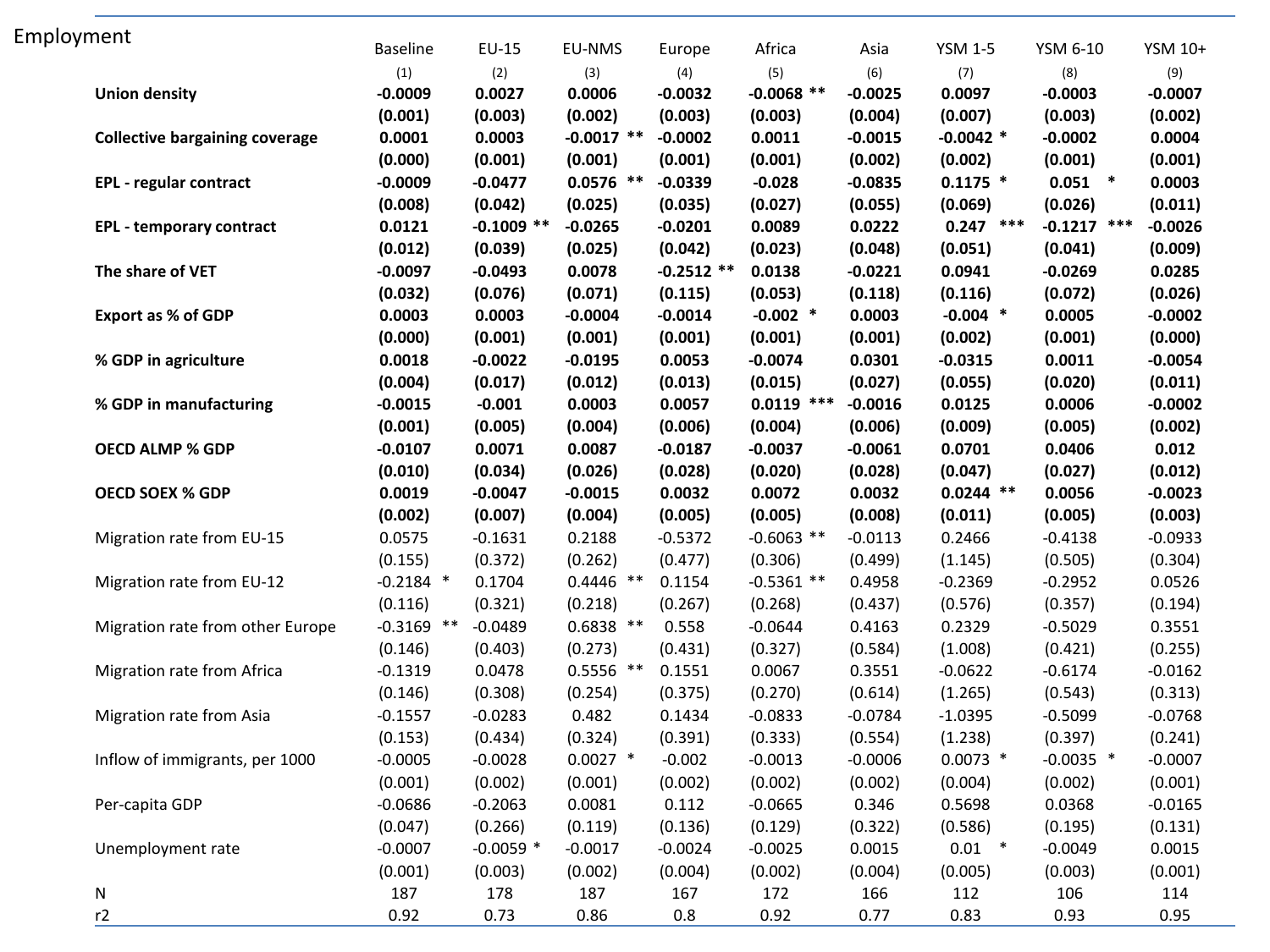| Unmployment |                                       | <b>Baseline</b> | EU-15        | EU-NMS      | Europe       | Africa       | Asia        | <b>YSM 1-5</b>         | YSM 6-10  | YSM 10+    |
|-------------|---------------------------------------|-----------------|--------------|-------------|--------------|--------------|-------------|------------------------|-----------|------------|
|             |                                       | (1)             | (2)          | (3)         | (4)          | (5)          | (6)         | (7)                    | (8)       | (9)        |
|             | <b>Union density</b>                  | $-0.0011$       | 0.0009       | $-0.0006$   | 0.0013       | $0.0096*$    | 0.0007      | $-0.0092$ ***          | $-0.0002$ | 0.0026     |
|             |                                       | (0.001)         | (0.001)      | (0.002)     | (0.002)      | (0.005)      | (0.002)     | (0.003)                | (0.003)   | (0.002)    |
|             | <b>Collective bargaining coverage</b> | 0.0001          | $-0.0004$    | 0.0001      | 0.0006       | $-0.0007$    | $-0.0003$   | 0.0003                 | $-0.0004$ | 0.0001     |
|             |                                       | (0.000)         | (0.000)      | (0.001)     | (0.001)      | (0.002)      | (0.001)     | (0.001)                | (0.001)   | (0.001)    |
|             | <b>EPL</b> - regular contract         | 0.0096          | $0.0249$ *** | $-0.0041$   | $-0.012$     | 0.0091       | $0.0961**$  | 0.0212                 | 0.0121    | $-0.0206*$ |
|             |                                       | (0.010)         | (0.007)      | (0.029)     | (0.016)      | (0.042)      | (0.041)     | (0.020)                | (0.015)   | (0.012)    |
|             | <b>EPL - temporary contract</b>       | $-0.0006$       | $-0.0029$    | $-0.0246$   | $-0.0064$    | $-0.0238$    | $-0.0322$   | $-0.0078$              | 0.0028    | $-0.0031$  |
|             |                                       | (0.006)         | (0.008)      | (0.024)     | (0.016)      | (0.073)      | (0.023)     | (0.043)                | (0.036)   | (0.011)    |
|             | The share of VET                      | $-0.0126$       | 0.0067       | $-0.0034$   | $-0.0262$    | 0.0646       | 0.0017      | $-0.0703$              | $-0.0019$ | $-0.0284$  |
|             |                                       | (0.033)         | (0.018)      | (0.073)     | (0.081)      | (0.096)      | (0.066)     | (0.050)                | (0.052)   | (0.037)    |
|             | <b>Export as % of GDP</b>             | 0.0004          | $-0.0001$    | $-0.0029**$ | $-0.0005$    | $0.0018$ *   | $-0.0004$   | 0.0001                 | $-0.0015$ | $-0.0005$  |
|             |                                       | (0.000)         | (0.000)      | (0.001)     | (0.001)      | (0.001)      | (0.001)     | (0.001)                | (0.001)   | (0.001)    |
|             | % GDP in agriculture                  | $-0.0068$       | $0.0092**$   | 0.0022      | 0.0101       | 0.0168       | $-0.0014$   | $0.0539**$             | $-0.0152$ | $0.0223$ * |
|             |                                       | (0.005)         | (0.004)      | (0.010)     | (0.010)      | (0.030)      | (0.010)     | (0.026)                | (0.028)   | (0.012)    |
|             | % GDP in manufacturing                | $-0.0006$       | 0.0002       | $0.0096$ ** | $-0.0029$    | $-0.0015$    | 0.0037      | $-0.0013$              | 0.004     | $-0.0018$  |
|             |                                       | (0.001)         | (0.001)      | (0.005)     | (0.003)      | (0.009)      | (0.004)     | (0.004)                | (0.004)   | (0.003)    |
|             | <b>OECD ALMP % GDP</b>                | $-0.0164$ **    | 0.0051       | $-0.0001$   | 0.0106       | $0.0988**$   | 0.0328      | 0.0311                 | 0.0305    | $-0.0135$  |
|             |                                       | (0.007)         | (0.007)      | (0.021)     | (0.015)      | (0.044)      | (0.021)     | (0.021)                | (0.019)   | (0.014)    |
|             | <b>OECD SOEX % GDP</b>                | 0.0008          | $-0.0028**$  | 0.0042      | $-0.0021$    | $-0.0083$    | $-0.0045$   | 0.0034                 | 0.0032    | $-0.0019$  |
|             |                                       | (0.002)         | (0.001)      | (0.004)     | (0.004)      | (0.008)      | (0.003)     | (0.004)                | (0.004)   | (0.003)    |
|             | Migration rate from EU-15             | $-0.0739$       | 0.087        | $0.513$ *   | 0.3747       | 0.3839       | $-0.6263**$ | 0.2594                 | 0.3371    | 0.0671     |
|             |                                       | (0.142)         | (0.100)      | (0.293)     | (0.324)      | (0.491)      | (0.312)     | (0.363)                | (0.379)   | (0.331)    |
|             | Migration rate from EU-12             | 0.0167          | 0.037        | 0.3358      | 0.1149       | 0.8489       | $-0.2887$   | $0.4836*$              | 0.3441    | $-0.064$   |
|             |                                       | (0.096)         | (0.083)      | (0.249)     | (0.214)      | (0.622)      | (0.251)     | (0.280)                | (0.310)   | (0.160)    |
|             | Migration rate from other Europe      | $-0.0178$       | $-0.0421$    | 0.3361      | 0.1218       | 0.0255       | $-0.4141$   | $1.0478$ ***           | $0.76$ ** | 0.2565     |
|             |                                       | (0.127)         | (0.113)      | (0.289)     | (0.280)      | (0.442)      | (0.276)     | (0.360)                | (0.307)   | (0.277)    |
|             | Migration rate from Africa            | $-0.1744$       | 0.0664       | 0.3034      | 0.3149       | 0.4941       | $-0.5573*$  | $-0.1962$              | 0.3751    | 0.3441     |
|             |                                       | (0.145)         | (0.108)      | (0.335)     | (0.312)      | (0.501)      | (0.321)     | (0.434)                | (0.382)   | (0.341)    |
|             | Migration rate from Asia              | $-0.0096$       | $-0.1533$    | 0.4238      | 0.1249       | $-0.7805$    |             | $-0.7091** -0.8751***$ | $-0.3204$ | 0.0943     |
|             |                                       | (0.128)         | (0.115)      | (0.314)     | (0.244)      | (0.875)      | (0.304)     | (0.327)                | (0.347)   | (0.216)    |
|             | Inflow of immigrants, per 1000        | $-0.0007$       | $-0.0006$    | $-0.0012$   | 0.0001       | 0.0049       | 0.0003      | $-0.0024$              | $-0.0001$ | 0.0006     |
|             |                                       | (0.001)         | (0.000)      | (0.002)     | (0.001)      | (0.004)      | (0.001)     | (0.002)                | (0.001)   | (0.001)    |
|             | Per-capita GDP                        | 0.0609          | $-0.1001**$  | 0.1631      | $-0.0619$    | 0.2643       | $-0.284$ ** | $0.3951$ **            | 0.1458    | $-0.1905$  |
|             |                                       | (0.059)         | (0.044)      | (0.134)     | (0.139)      | (0.253)      | (0.121)     | (0.159)                | (0.168)   | (0.135)    |
|             | Unemployment rate                     | $-0.0032$ ***   | 0            | 0.0032      | $0.0056$ *** | $0.0122$ *** | $-0.0031$   | 0.0027                 | 0.0023    | 0.001      |
|             |                                       | (0.001)         | (0.001)      | (0.002)     | (0.002)      | (0.004)      | (0.002)     | (0.002)                | (0.003)   | (0.001)    |
|             | N                                     | 187             | 149          | 173         | 161          | 157          | 135         | 102                    | 102       | 114        |
|             | r2                                    | 0.77            | 0.96         | 0.77        | 0.85         | 0.73         | 0.91        | 0.97                   | 0.91      | 0.8        |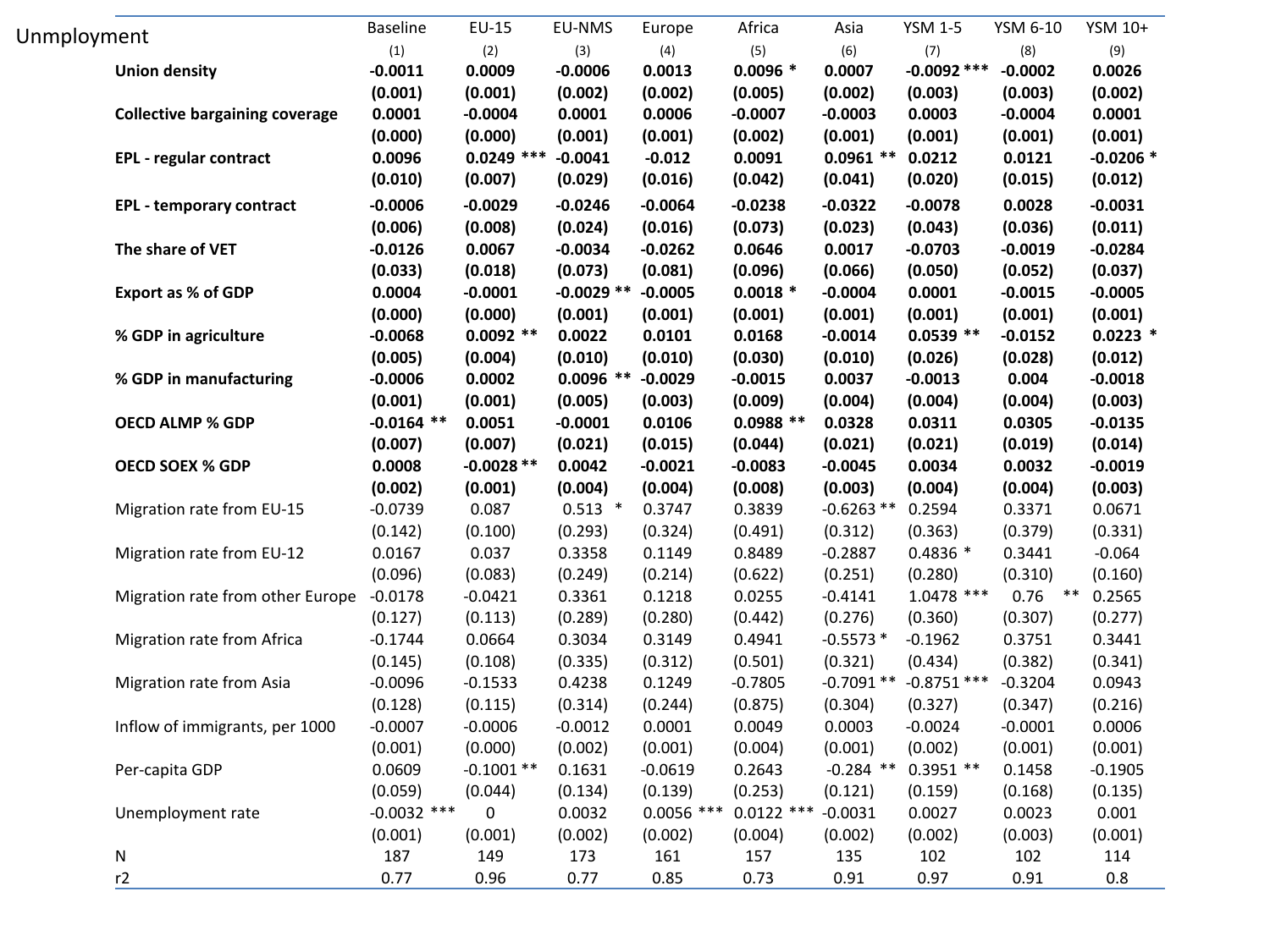Low-skill

|                                       | <b>Baseline</b> | EU-15        | EU-NMS      | Europe       | Africa        | Asia         | <b>YSM 1-5</b> | YSM 6-10       | YSM 10+      |
|---------------------------------------|-----------------|--------------|-------------|--------------|---------------|--------------|----------------|----------------|--------------|
|                                       | (1)             | (2)          | (3)         | (4)          | (5)           | (6)          | (7)            | (8)            | (9)          |
| <b>Union density</b>                  | $-0.0022$ *     | $-0.0008$    | $-0.0023$   | 0.0001       | 0.001         | $-0.0034$    | 0.0015         | 0.001          | 0.0024       |
|                                       | (0.001)         | (0.001)      | (0.003)     | (0.002)      | (0.003)       | (0.003)      | (0.006)        | (0.003)        | (0.001)      |
| <b>Collective bargaining coverage</b> | $0.0009$ **     | $-0.0002$    | $-0.0012$   | $-0.0008$    | $-0.0011$     | $-0.0032$ ** | $-0.0045$ ***  | $-0.0011$      | $-0.0004$    |
|                                       | (0.000)         | (0.001)      | (0.001)     | (0.001)      | (0.001)       | (0.001)      | (0.001)        | (0.001)        | (0.000)      |
| EPL - regular contract                | $-0.0054$       | 0.0029       | 0.0256      | 0.015        | $-0.0217$     | $0.2634$ *** | $-0.0092$      | $***$<br>0.035 | $-0.0123$    |
|                                       | (0.011)         | (0.014)      | (0.043)     | (0.023)      | (0.020)       | (0.065)      | (0.044)        | (0.016)        | (0.009)      |
| EPL - temporary contract              | $-0.0148$       | $0.0236$ *   | 0.0124      | 0.0316       | 0.0304        | 0.0324       | $-0.0034$      | $-0.1294$ ***  | $-0.0179$ *  |
|                                       | (0.010)         | (0.014)      | (0.022)     | (0.021)      | (0.019)       | (0.038)      | (0.082)        | (0.044)        | (0.010)      |
| The share of VET                      | $-0.0173$       | $0.0563$ *   | $-0.2056$ * | 0.014        | $-0.0134$     | $0.1726$ *** | 0.0325         | $0.1435$ **    | $0.0541$ *   |
|                                       | (0.048)         | (0.031)      | (0.123)     | (0.070)      | (0.064)       | (0.059)      | (0.101)        | (0.068)        | (0.031)      |
| Export as % of GDP                    | 0.0005          | $-0.0005$    | 0.0013      | $-0.0009$    | 0             | $-0.0017$    | 0.0022         | $0.0024$ **    | 0.0004       |
|                                       | (0.000)         | (0.001)      | (0.001)     | (0.001)      | (0.001)       | (0.001)      | (0.002)        | (0.001)        | (0.001)      |
| % GDP in agriculture                  | 0.0045          | $-0.0145$ *  | $-0.012$    | $0.0281$ *** | $-0.0346$ *** | 0.0063       | $-0.0328$      | $-0.0296$      | $-0.0152$ ** |
|                                       | (0.005)         | (0.007)      | (0.013)     | (0.010)      | (0.012)       | (0.015)      | (0.037)        | (0.020)        | (0.007)      |
| % GDP in manufacturing                | $-0.0038$ **    | $-0.0014$    | $-0.0028$   | $0.0072$ **  | $-0.0053$     | 0.0022       | 0.0035         | 0.0013         | $-0.0006$    |
|                                       | (0.002)         | (0.002)      | (0.005)     | (0.003)      | (0.004)       | (0.005)      | (0.009)        | (0.005)        | (0.002)      |
| <b>OECD ALMP % GDP</b>                | $0.0428$ ***    | $-0.0126$    | $-0.0445$   | $-0.0268$    | 0.0029        | $-0.0233$    | $-0.001$       | $-0.014$       | $-0.0349$ ** |
|                                       | (0.013)         | (0.012)      | (0.028)     | (0.020)      | (0.024)       | (0.027)      | (0.037)        | (0.018)        | (0.017)      |
| <b>OECD SOEX % GDP</b>                | $-0.0014$       | $-0.0006$    | 0.0001      | $0.0084$ **  | $-0.0001$     | 0.0046       | $0.0166$ **    | $-0.0004$      | $-0.0007$    |
|                                       | (0.002)         | (0.002)      | (0.005)     | (0.003)      | (0.004)       | (0.005)      | (0.008)        | (0.005)        | (0.002)      |
| Migration rate from EU-15             | $0.4236$ **     | $-0.4345$ ** | 0.004       | $-0.0912$    | $-0.9334$ *** | $-0.4438$    | 0.9783         | $-0.0394$      | $-0.2789$    |
|                                       | (0.173)         | (0.187)      | (0.406)     | (0.271)      | (0.295)       | (0.375)      | (0.759)        | (0.378)        | (0.278)      |
| Migration rate from EU-12             | $-0.0577$       | $-0.1507$    | 0.25        | 0.2799       | $-0.5928$ **  | $-0.4035$    | 2.1092 ***     | 0.1224         | $-0.1788$    |
|                                       | (0.155)         | (0.160)      | (0.357)     | (0.264)      | (0.249)       | (0.333)      | (0.625)        | (0.304)        | (0.240)      |
| Migration rate from other Europe      | 0.0019          | $-0.3432$ *  | 0.3171      | $-0.1329$    | $-1.0046$ *** | $-0.2953$    | $***$<br>1.893 | $-0.0285$      | 0.228        |
|                                       | (0.184)         | (0.198)      | (0.448)     | (0.276)      | (0.365)       | (0.343)      | (0.658)        | (0.316)        | (0.279)      |
| Migration rate from Africa            | 0.1657          | $-0.4731$ ** | 0.0563      | 0.328        | $-0.8975$ *** | $-0.2499$    | 1.7353 **      | 0.2139         | 0.071        |
|                                       | (0.171)         | (0.185)      | (0.410)     | (0.280)      | (0.284)       | (0.436)      | (0.771)        | (0.391)        | (0.236)      |
| Migration rate from Asia              | $-0.4765$ **    | $-0.1447$    | $0.8595$ *  | 0.4407       | $-0.1207$     | $-0.3805$    | 2.2669 ***     | $0.7168$ *     | $0.4824$ *   |
|                                       | (0.202)         | (0.206)      | (0.505)     | (0.317)      | (0.361)       | (0.354)      | (0.802)        | (0.371)        | (0.261)      |
| Inflow of immigrants, per 1000        | $-0.0003$       | $-0.0015$ ** | $-0.0007$   | $-0.0007$    | $-0.0036$ **  | 0.0002       | 0.0011         | $-0.0025$      | 0.001        |
|                                       | (0.001)         | (0.001)      | (0.002)     | (0.002)      | (0.001)       | (0.002)      | (0.003)        | (0.002)        | (0.001)      |
| Per-capita GDP                        | $-0.0626$       | 0.0695       | $-0.0017$   | 0.1174       | 0.2091        | $-0.2719$    | $-0.0232$      | 0.1397         | 0.1033       |
|                                       | (0.054)         | (0.072)      | (0.138)     | (0.103)      | (0.174)       | (0.224)      | (0.250)        | (0.151)        | (0.080)      |
| Unemployment rate                     | $-0.0004$       | 0.0009       | $-0.0027$   | $-0.0006$    | $-0.0007$     | 0.001        | $-0.0096$ *    | $-0.0034$      | 0.0012       |
|                                       | (0.001)         | (0.001)      | (0.002)     | (0.002)      | (0.002)       | (0.003)      | (0.005)        | (0.003)        | (0.002)      |
| N                                     | 187             | 148          | 169         | 158          | 149           | 134          | 102            | 102            | 113          |
| r2                                    | 0.95            | 0.87         | 0.89        | 0.95         | 0.86          | 0.93         | 0.87           | 0.94           | 0.96         |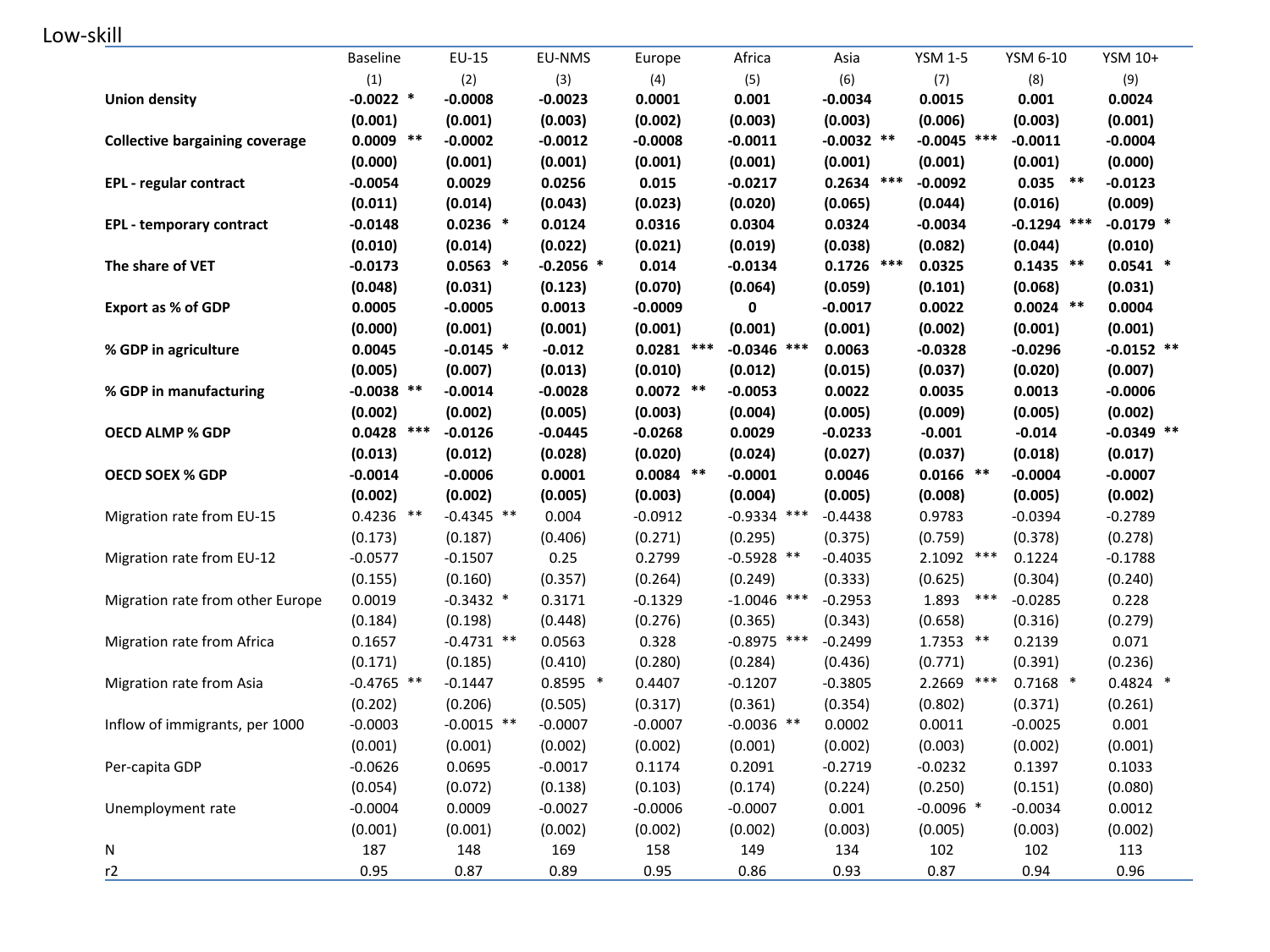| Temporary                             |                 |        |             |              |        |              |       |           |        |           |        |                |       |               |           |        |
|---------------------------------------|-----------------|--------|-------------|--------------|--------|--------------|-------|-----------|--------|-----------|--------|----------------|-------|---------------|-----------|--------|
| contract                              | <b>Baseline</b> |        | $EU-15$     | EU-NMS       |        | Europe       |       | Africa    |        | Asia      |        | <b>YSM 1-5</b> |       | YSM 6-10      | YSM 10+   |        |
|                                       | (1)             |        | (2)         | (3)          |        | (4)          |       | (5)       |        | (6)       |        | (7)            |       | (8)           | (9)       |        |
| <b>Union density</b>                  | 0.001           |        | $-0.0007$   | $-0.0057$    | $\ast$ | 0.0015       |       | 0.0003    |        | 0.0029    |        | $-0.0025$      |       | 0.0055        | 0.0008    |        |
|                                       | (0.001)         |        | (0.002)     | (0.003)      |        | (0.003)      |       | (0.002)   |        | (0.004)   |        | (0.005)        |       | (0.004)       | (0.002)   |        |
| <b>Collective bargaining coverage</b> | $0.0018$ ***    |        | $-0.0007$   | $-0.0033$    | $***$  | $-0.0029$ ** |       | $-0.0002$ |        | $-0.0009$ |        | 0.0002         |       | $-0.0002$     | $-0.0005$ |        |
|                                       | (0.001)         |        | (0.001)     | (0.001)      |        | (0.001)      |       | (0.001)   |        | (0.001)   |        | (0.002)        |       | (0.001)       | (0.000)   |        |
| EPL - regular contract                | $-0.0206$       |        | 0.0165      | 0.0621       |        | 0.0733       | **    | 0.0099    |        | $-0.0149$ |        | 0.0641         |       | $-0.0021$     | $-0.0124$ |        |
|                                       | (0.021)         |        | (0.021)     | (0.044)      |        | (0.036)      |       | (0.033)   |        | (0.064)   |        | (0.039)        |       | (0.022)       | (0.012)   |        |
| <b>EPL - temporary contract</b>       | $-0.0013$       |        | 0.0275      | 0.0505       |        | $0.0677$ **  |       | 0.0073    |        | 0.1461    | $***$  | $-0.1271$      |       | $-0.0401$     | $-0.0088$ |        |
|                                       | (0.029)         |        | (0.019)     | (0.051)      |        | (0.027)      |       | (0.023)   |        | (0.067)   |        | (0.097)        |       | (0.049)       | (0.011)   |        |
| The share of VET                      | 0.0614          |        | 0.0179      | $-0.2281$ ** |        | 0.0003       |       | 0.0311    |        | $-0.0685$ |        | $-0.0107$      |       | 0.0349        | 0.0381    |        |
|                                       | (0.055)         |        | (0.051)     | (0.110)      |        | (0.089)      |       | (0.062)   |        | (0.087)   |        | (0.097)        |       | (0.053)       | (0.039)   |        |
| <b>Export as % of GDP</b>             | 0.0002          |        | $-0.0005$   | $-0.0031$    | $***$  | 0.0004       |       | $-0.0005$ |        | 0.0011    |        | $-0.002$       |       | $-0.0036$ *** | $-0.0003$ |        |
|                                       | (0.001)         |        | (0.000)     | (0.001)      |        | (0.001)      |       | (0.001)   |        | (0.002)   |        | (0.002)        |       | (0.001)       | (0.000)   |        |
| % GDP in agriculture                  | $-0.0256$ ***   |        | 0.0038      | 0.0455       | ***    | $0.0643$ *** |       | 0.0052    |        | $-0.0031$ |        | 0.0138         |       | $-0.0073$     | $-0.0143$ | $***$  |
|                                       | (0.007)         |        | (0.010)     | (0.017)      |        | (0.014)      |       | (0.013)   |        | (0.023)   |        | (0.027)        |       | (0.027)       | (0.006)   |        |
| % GDP in manufacturing                | $-0.0028$       |        | $\mathbf 0$ | 0.0089       | $***$  | 0.0067       |       | 0.0103    | $***$  | $-0.0138$ | $\ast$ | 0.0052         |       | $0.0142$ ***  | $-0.0003$ |        |
|                                       | (0.002)         |        | (0.003)     | (0.005)      |        | (0.005)      |       | (0.005)   |        | (0.008)   |        | (0.007)        |       | (0.005)       | (0.002)   |        |
| <b>OECD ALMP % GDP</b>                | $-0.0089$       |        | 0.0004      | $-0.0388$    |        | 0.0543       | **    | 0.0456    | $\ast$ | 0.0143    |        | 0.044          |       | 0.0184        | $-0.0232$ |        |
|                                       | (0.014)         |        | (0.019)     | (0.032)      |        | (0.024)      |       | (0.024)   |        | (0.033)   |        | (0.037)        |       | (0.021)       | (0.012)   |        |
| <b>OECD SOEX % GDP</b>                | $-0.0085$ ***   |        | $-0.0023$   | 0.0088       |        | 0.012        | $***$ | 0.0001    |        | $-0.0072$ |        | 0.003          |       | 0.0048        | 0.0014    |        |
|                                       | (0.003)         |        | (0.003)     | (0.006)      |        | (0.006)      |       | (0.005)   |        | (0.006)   |        | (0.007)        |       | (0.005)       | (0.002)   |        |
| Migration rate from EU-15             | $-0.1772$       |        | $-0.2796$   | 0.5247       |        | 0.3513       |       | $-0.6662$ |        | 0.5499    |        | $-1.6726$ **   |       | 0.0022        | $-0.4211$ | $\ast$ |
|                                       | (0.260)         |        | (0.215)     | (0.505)      |        | (0.521)      |       | (0.438)   |        | (0.699)   |        | (0.653)        |       | (0.485)       | (0.246)   |        |
| Migration rate from EU-12             | $-0.089$        |        | $-0.1021$   | 0.111        |        | 0.2793       |       | $-0.4631$ |        | 0.7326    |        | $-1.2528$ **   |       | 0.0131        | $-0.3537$ | $\ast$ |
|                                       | (0.208)         |        | (0.185)     | (0.424)      |        | (0.466)      |       | (0.340)   |        | (0.600)   |        | (0.531)        |       | (0.297)       | (0.187)   |        |
| Migration rate from other Europe      | 0.0975          |        | $-0.2257$   | $-0.3798$    |        | $-0.4235$    |       | $-0.7267$ |        | 0.5365    |        | $-1.2902$      | $***$ | $-0.1177$     | $-0.4969$ | $***$  |
|                                       | (0.287)         |        | (0.243)     | (0.532)      |        | (0.525)      |       | (0.431)   |        | (0.603)   |        | (0.631)        |       | (0.371)       | (0.211)   |        |
| Migration rate from Africa            | $-0.2929$       |        | $-0.2257$   | 0.4441       |        | 1.1599       |       | $-0.5308$ |        | 1.4916    |        | $-1.9607$ **   |       | 0.3161        | $-0.3423$ |        |
|                                       | (0.268)         |        | (0.231)     | (0.580)      |        | (0.662)      |       | (0.381)   |        | (0.900)   |        | (0.769)        |       | (0.432)       | (0.239)   |        |
| Migration rate from Asia              | 0.1254          |        | $-0.3377$   | 0.2157       |        | $-0.5305$    |       | $-0.341$  |        | 0.515     |        | 0.7729         |       | 0.5311        | 0.0937    |        |
|                                       | (0.215)         |        | (0.313)     | (0.498)      |        | (0.477)      |       | (0.371)   |        | (0.581)   |        | (0.760)        |       | (0.423)       | (0.254)   |        |
| Inflow of immigrants, per 1000        | $-0.0018$       | $\ast$ | 0           | $-0.0022$    |        | $0.0054$ **  |       | 0.0031    | $\ast$ | 0.0033    |        | 0.0002         |       | 0.0033        | 0.0002    |        |
|                                       | (0.001)         |        | (0.001)     | (0.002)      |        | (0.002)      |       | (0.002)   |        | (0.002)   |        | (0.003)        |       | (0.002)       | (0.001)   |        |
| Per-capita GDP                        | 0.0582          |        | $-0.0672$   | $-0.0765$    |        | $-0.1027$    |       | $-0.1682$ |        | 0.2778    |        | $-0.1267$      |       | $-0.2328$     | 0.0087    |        |
|                                       | (0.071)         |        | (0.092)     | (0.153)      |        | (0.196)      |       | (0.215)   |        | (0.307)   |        | (0.242)        |       | (0.179)       | (0.064)   |        |
| Unemployment rate                     | 0.0047          | $\ast$ | 0.0009      | $-0.0077$ ** |        | $-0.0029$    |       | $-0.003$  |        | 0.0068    |        | $-0.0049$      |       | $-0.0041$     | $-0.0007$ |        |
|                                       | (0.003)         |        | (0.002)     | (0.003)      |        | (0.003)      |       | (0.003)   |        | (0.004)   |        | (0.005)        |       | (0.003)       | (0.001)   |        |
| N                                     | 186             |        | 153         | 172          |        | 151          |       | 146       |        | 137       |        | 102            |       | 102           | 112       |        |
| r2                                    | 0.84            |        | 0.85        | 0.86         |        | 0.92         |       | 0.78      |        | 0.8       |        | 0.91           |       | 0.93          | 0.88      |        |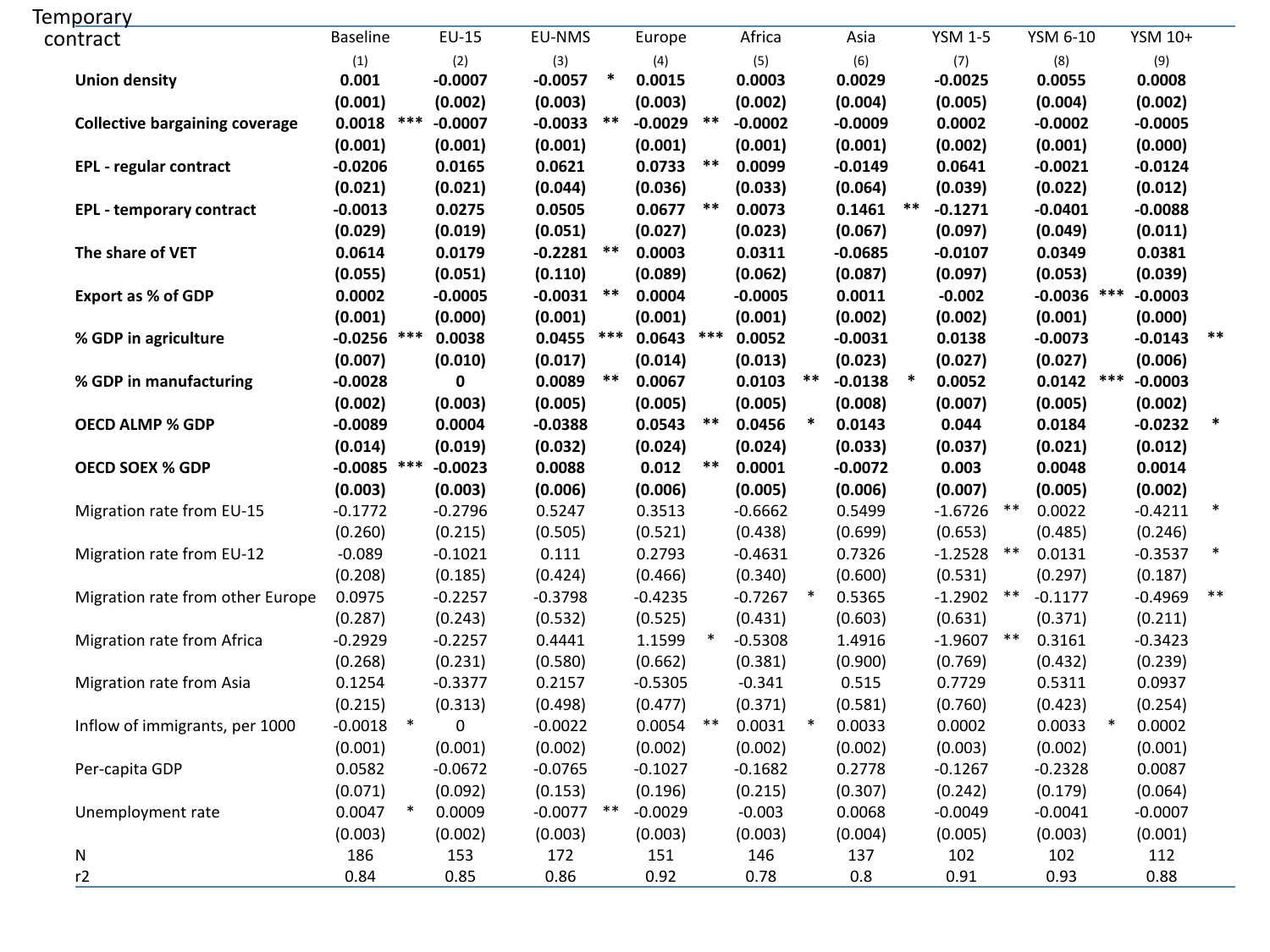## Institutional variables - findings

|                                   | <b>Effect on gap</b> | Labor participation | Unemployment  | Low skill job   | <b>Temporary contract</b> |
|-----------------------------------|----------------------|---------------------|---------------|-----------------|---------------------------|
| <b>Union density</b>              | <b>POSITIVE</b>      |                     |               |                 |                           |
|                                   | <b>NEGATIVE</b>      | Africa              | <b>YSM1-5</b> |                 |                           |
| <b>Collective bargaining</b>      |                      |                     |               |                 |                           |
| coverage                          | <b>POSITIVE</b>      |                     |               | <b>Baseline</b> | <b>Baseline</b>           |
|                                   | <b>NEGATIVE</b>      | <b>NMS</b>          |               | Asia, YSM1-5    | NMS, Europe               |
| <b>EPL</b> - regular contract     | <b>POSITIVE</b>      | <b>NMS</b>          | EU15, Asia    | Asia, YSM6-10   | Europe                    |
|                                   | <b>NEGATIVE</b>      |                     |               |                 |                           |
| EPL - temporary contract POSITIVE |                      | YSM1-5              |               |                 | Europe, Asia              |
|                                   | <b>NEGATIVE</b>      | EU15, YSM6-10       |               | YSM6-10         |                           |

**Unionization discourages participation, but improves the prospects of those who participate**

**Employment protection of regular contracts encourages participation, but makes it hard to find a (good) job.** 

**However, for temporary contracts less clear patterns emerge.**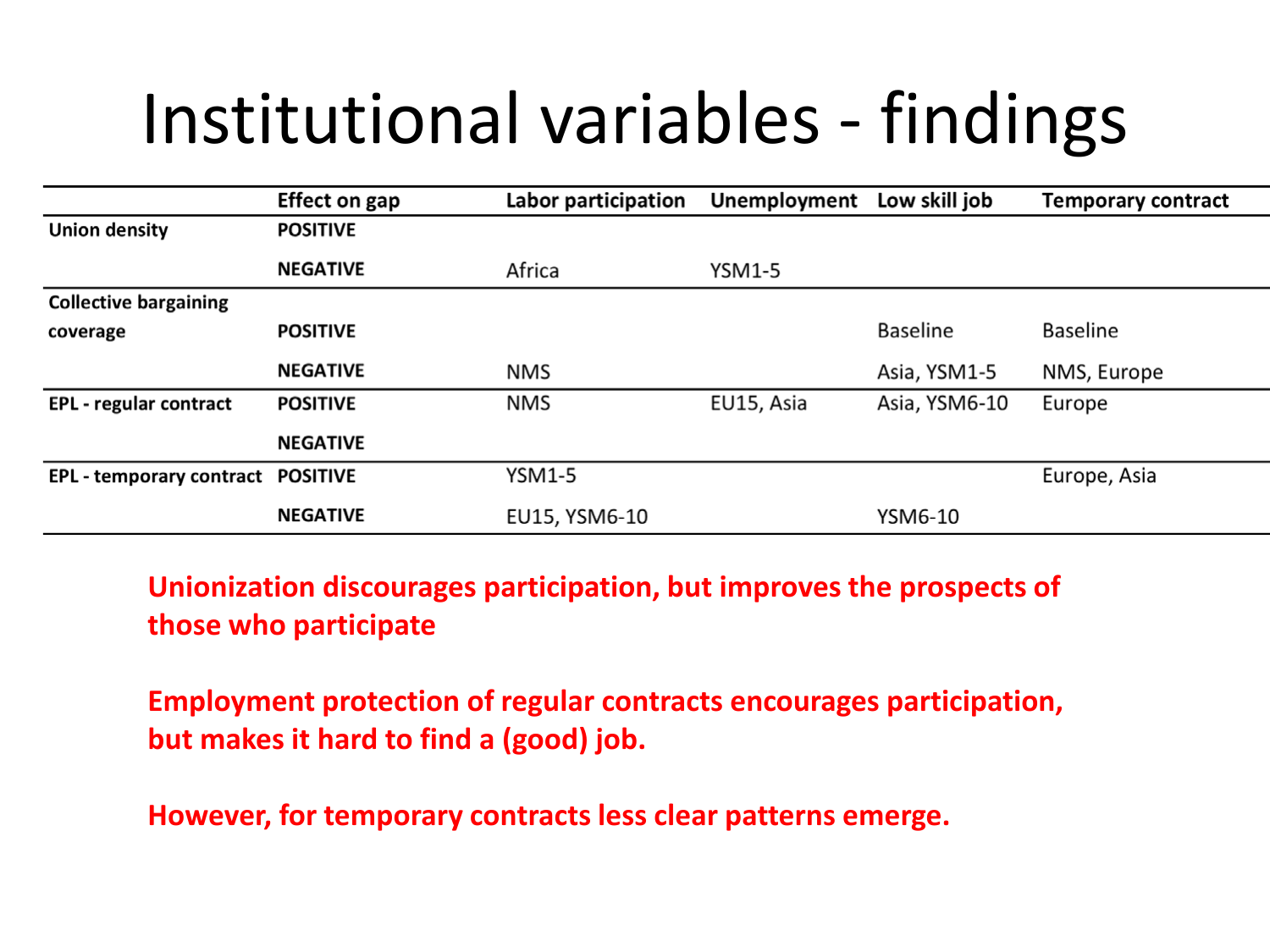## Institutional/contextual variables

|                           | <b>Effect on gap</b> | Labor participation | <b>Unemployment</b> | Low skill job   | <b>Temporary contract</b> |
|---------------------------|----------------------|---------------------|---------------------|-----------------|---------------------------|
| The share of VET          | <b>POSITIVE</b>      |                     |                     | Asia, YSM6-10   |                           |
|                           | <b>NEGATIVE</b>      | Europe              |                     |                 | <b>NMS</b>                |
| <b>Export as % of GDP</b> | <b>POSITIVE</b>      |                     |                     | YSM6-10         |                           |
|                           | <b>NEGATIVE</b>      |                     | <b>NMS</b>          |                 | NMS, YSM6-10              |
| % GDP in agriculture      | <b>POSITIVE</b>      |                     | EU15, YSM1-5        | Europe          | NMS, Europe               |
|                           | <b>NEGATIVE</b>      |                     |                     | Africa, YSM10+  | Baseline, YSM10+          |
| % GDP in manufacturing    | <b>POSITIVE</b>      | Africa              | <b>NMS</b>          | Europe          | NMS, Africa, YSM6-10      |
|                           | <b>NEGATIVE</b>      |                     |                     | <b>Baseline</b> |                           |
| <b>OECD ALMP % GDP</b>    | <b>POSITIVE</b>      |                     | Africa              | <b>Baseline</b> | Europe                    |
|                           | <b>NEGATIVE</b>      |                     | <b>Baseline</b>     | YSM10+          |                           |
| <b>OECD SOEX % GDP</b>    | <b>POSITIVE</b>      | <b>YSM1-5</b>       |                     | Europe, YSM1-5  | Baseline                  |
|                           | <b>NEGATIVE</b>      |                     | <b>EU15</b>         |                 |                           |

**Complex patterns emerge for structural, supply/demand variables. Needs further study how these effects relate to migrants' human capital etc**

**ALMPs hurt some more vulnerable groups (African, far-European, but advantage established immigrants (YSM10+)**

**Social expenditures encourage participation of recent arrivals, enable EU15 immigrants to find a job, but lower the quality of employment of recent arrivals and far-European immigrants.**